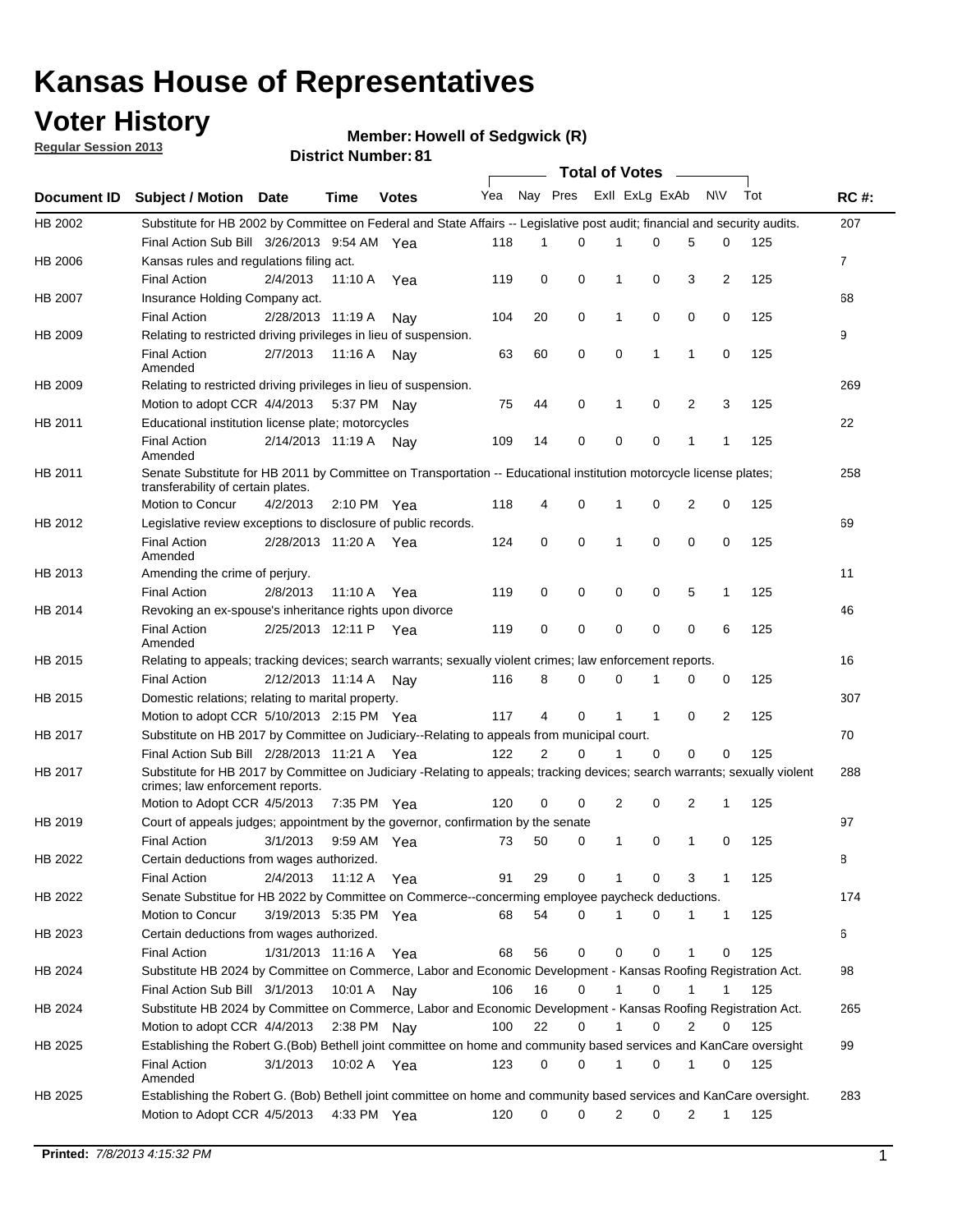## **Voter History**

**Member: Howell of Sedgwick (R)** 

**Regular Session 2013**

|             |                                                                                                                                                                                                                                                       |                       |         |              |     |                | <b>Total of Votes</b> |             |                |                |           |     |             |
|-------------|-------------------------------------------------------------------------------------------------------------------------------------------------------------------------------------------------------------------------------------------------------|-----------------------|---------|--------------|-----|----------------|-----------------------|-------------|----------------|----------------|-----------|-----|-------------|
| Document ID | <b>Subject / Motion Date</b>                                                                                                                                                                                                                          |                       | Time    | <b>Votes</b> | Yea | Nay Pres       |                       |             | Exll ExLg ExAb |                | <b>NV</b> | Tot | <b>RC#:</b> |
| HB 2028     | Providing for venue in Shawnee County District Court in certain forfeiture proceedings                                                                                                                                                                |                       |         |              |     |                |                       |             |                |                |           |     | 12          |
|             | <b>Final Action</b><br>Amended                                                                                                                                                                                                                        | 2/8/2013              |         | 11:12 A Yea  | 119 | 1              | $\Omega$              | $\mathbf 0$ | 0              | 5              | 0         | 125 |             |
| HB 2028     | Providing for venue in Shawnee County District Court in certain forfeiture proceedings                                                                                                                                                                |                       |         |              |     |                |                       |             |                |                |           |     | 199         |
|             | Motion to Concur                                                                                                                                                                                                                                      | 3/25/2013 9:36 AM Yea |         |              | 120 | 0              | 0                     | 2           | 0              | 2              | 1         | 125 |             |
| HB 2030     | Creating wounded warrior deer hunting permits for injured combat veterans.                                                                                                                                                                            |                       |         |              |     |                |                       |             |                |                |           |     | 25          |
|             | <b>Final Action</b><br>Amended                                                                                                                                                                                                                        | 2/15/2013 11:16 A     |         | Yea          | 115 | 0              | 0                     | 2           | $\overline{2}$ | 3              | 3         | 125 |             |
| HB 2033     | Concerning the regulation of knives                                                                                                                                                                                                                   |                       |         |              |     |                |                       |             |                |                |           |     | 143         |
|             | <b>Final Action</b>                                                                                                                                                                                                                                   | 3/7/2013              | 12:12 P | Yea          | 93  | 28             | 0                     | 1           | 0              | 3              | 0         | 125 |             |
| HB 2033     | Concerning the regulation of knives.                                                                                                                                                                                                                  |                       |         |              |     |                |                       |             |                |                |           |     | 270         |
|             | Motion to adopt CCR 4/4/2013                                                                                                                                                                                                                          |                       |         | 5:43 PM Yea  | 95  | 26             | 0                     |             | 0              | 3              | 0         | 125 |             |
| HB 2034     | Human trafficking; crimes of commercial sexual exploitation of a child, selling sexual relations, promoting the sale of sexual<br>relations and buying sexual relations; children in need of care; staff secure faciliies.                            |                       |         |              |     |                |                       |             |                |                |           |     | 17          |
|             | <b>Final Action</b><br>Amended                                                                                                                                                                                                                        | 2/12/2013 11:16 A Yea |         |              | 124 | $\Omega$       | $\Omega$              | 0           | 1              | 0              | 0         | 125 |             |
| HB 2034     | S Sub for HB 2034 by Committee on Judiciary - Human trafficking; crimes of commercial sexual exploitation of a child, selling<br>sexual relations, promoting the sale of sexual relations and buying sexual relations; children in need of care;staff |                       |         |              |     |                |                       |             |                |                |           |     | 282         |
|             | Motion to Adopt CCR 4/5/2013 4:18 PM Yea                                                                                                                                                                                                              |                       |         |              | 120 | 0              | 0                     | 2           | 0              | $\overline{2}$ | 1         | 125 |             |
| HB 2035     | Cities; experience requirements for plumbers, electricians and certain mechanical contractors.                                                                                                                                                        |                       |         |              |     |                |                       |             |                |                |           |     | 29          |
|             | <b>Final Action</b>                                                                                                                                                                                                                                   | 2/18/2013 11:16 A     |         | Nav          | 117 | 2              | 0                     | 2           | 0              | 4              | 0         | 125 |             |
| HB 2037     | Public property; religious displays; other displays.                                                                                                                                                                                                  |                       |         |              |     |                |                       |             |                |                |           |     | 176         |
|             | <b>Final Action</b>                                                                                                                                                                                                                                   | 3/20/2013 10:27 A     |         | Yea          | 120 | 3              | 0                     | 1           | 0              | 1              | 0         | 125 |             |
| HB 2041     | Criminal history record information; definition; municipal court reporting; district court reporting.                                                                                                                                                 |                       |         |              |     |                |                       |             |                |                |           |     | 19          |
|             | <b>Final Action</b>                                                                                                                                                                                                                                   | 2/13/2013 11:23 A     |         | Yea          | 119 | 3              | 0                     | 0           | 0              | 3              | 0         | 125 |             |
| HB 2042     | Appraisal of property for taxation purposes; appeals; changes.                                                                                                                                                                                        |                       |         |              |     |                |                       |             |                |                |           |     | 158         |
|             | <b>Final Action</b><br>Amended                                                                                                                                                                                                                        | 3/18/2013 11:19 A     |         | Nav          | 109 | 12             | 0                     | 2           | 0              | $\overline{2}$ | 0         | 125 |             |
| HB 2043     | Aggravated battery; driving under the influence.                                                                                                                                                                                                      |                       |         |              |     |                |                       |             |                |                |           |     | 100         |
|             | <b>Final Action</b><br>Amended                                                                                                                                                                                                                        | 3/1/2013              |         | 10:03 A Yea  | 123 | 0              | 0                     |             | 0              | 1              | 0         | 125 |             |
| HB 2043     | Senate Substitute for HB 2043 by Committee on Judiciary - Attorney general; duties and responsibilities; notice of intent to<br>seek the death penalty.                                                                                               |                       |         |              |     |                |                       |             |                |                |           |     | 271         |
|             | Motion to adopt CCR 4/4/2013                                                                                                                                                                                                                          |                       |         | 5:48 PM Yea  | 121 | 0              | 0                     |             | 0              | 3              | 0         | 125 |             |
| HB 2044     | Increasing the penalty for a person who distributes a controlled substance that causes great bodily harm or death.                                                                                                                                    |                       |         |              |     |                |                       |             |                |                |           |     | 101         |
|             | <b>Final Action</b><br>Amended                                                                                                                                                                                                                        | 3/1/2013              | 10:05 A | Yea          | 112 | 11             | 0                     |             | 0              |                | 0         | 125 |             |
| HB 2047     | Requiring certain municipalities to vote to increase property tax revenues over previous year when such increase exceeds<br>inflation; publication.                                                                                                   |                       |         |              |     |                |                       |             |                |                |           |     | 186         |
|             | <b>Final Action</b><br>Amended                                                                                                                                                                                                                        | 3/21/2013 11:29 A Yea |         |              | 68  | 53             | 0                     |             | 0              | 3              | 0         | 125 |             |
| HB 2049     | Kansas department of agriculture; increasing certain fees and eliminating sunsets on various program fees.                                                                                                                                            |                       |         |              |     |                |                       |             |                |                |           |     | 59          |
|             | <b>Final Action</b><br>Amended                                                                                                                                                                                                                        | 2/27/2013 12:23 P Yea |         |              | 77  | 46             | 0                     | 1           | 0              | 1              | 0         | 125 |             |
| HB 2049     | Kansas department of agriculture; increasing certain fees; concerning sunsets on various program fees.                                                                                                                                                |                       |         |              |     |                |                       |             |                |                |           |     | 324         |
|             | Motion to adopt CCR 6/2/2013                                                                                                                                                                                                                          |                       | 12:28 A | Nay          | 45  | 64             | 0                     |             | 0              | 6              | 9         | 125 |             |
| HB 2050     | Agriculture; agricultural chemical registration; pesticide business liablity insurance; repeal of the Kansas agricultural liming<br>materials act.                                                                                                    |                       |         |              |     |                |                       |             |                |                |           |     | 60          |
|             | <b>Final Action</b><br>Amended                                                                                                                                                                                                                        | 2/27/2013 12:25 P     |         | Nay          | 103 | 20             | 0                     | 1           | 0              | 1              | 0         | 125 |             |
| HB 2051     | Substitute for HB 2051 by Committee on Agriculture and Natural Resources--Amending provisions relating to dams,<br>obstructions, sstreams and water flex accounts and transfer permits.                                                               |                       |         |              |     |                |                       |             |                |                |           |     | 50          |
|             | Final Action Sub Bill 2/26/2013 2:12 PM Yea                                                                                                                                                                                                           |                       |         |              | 117 | $\overline{c}$ | 0                     | 0           | 0              | 0              | 6         | 125 |             |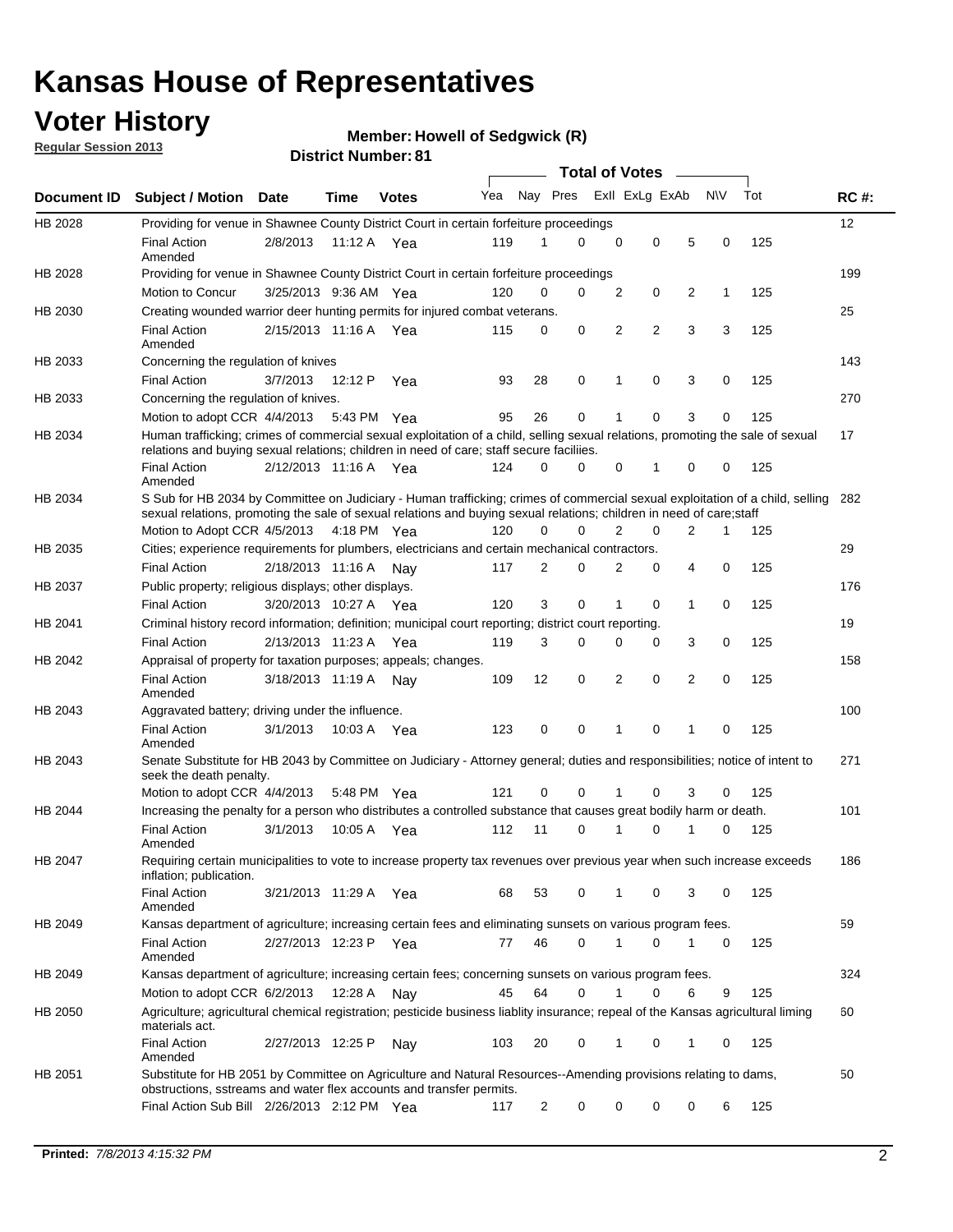# **Voter History**<br> **Megular Session 2013**

**Member: Howell of Sedgwick (R)** 

**Regular Session 2013**

| gu.u. 0000.0 2010 |                                                                                                                                                                                                                                                                          |                       |             | <b>District Number: 81</b> |     |     |                         |                |                      |                |     |     |             |
|-------------------|--------------------------------------------------------------------------------------------------------------------------------------------------------------------------------------------------------------------------------------------------------------------------|-----------------------|-------------|----------------------------|-----|-----|-------------------------|----------------|----------------------|----------------|-----|-----|-------------|
|                   |                                                                                                                                                                                                                                                                          |                       |             |                            |     |     |                         |                | Total of Votes _____ |                |     |     |             |
| Document ID       | Subject / Motion Date                                                                                                                                                                                                                                                    |                       | <b>Time</b> | <b>Votes</b>               | Yea |     | Nay Pres Exll ExLg ExAb |                |                      |                | N\V | Tot | <b>RC#:</b> |
| HB 2052           | Discharging a firearm inside or into a city; unlawful acts; exceptions.                                                                                                                                                                                                  |                       |             |                            |     |     |                         |                |                      |                |     |     | 155         |
|                   | <b>Final Action</b><br>Amended                                                                                                                                                                                                                                           | 3/14/2013 11:20 A Yea |             |                            | 121 | 2   | $\mathbf 0$             | 0              | 0                    | 2              | 0   | 125 |             |
| HB 2052           | Senate Substitute for HB 2052 by Committee on Federal and State Affairs - Concerning firearms; personal and family<br>protection act; concealed handguns in public building; other changes; unlawful discharge of a firearm inside city.<br>Motion to Adopt CCR 4/5/2013 |                       | 10:24 P     | Yea                        | 104 | 16  | 0                       |                | $\Omega$<br>2        | 2              | 1   | 125 | 300         |
| HB 2055           | Personal and Familly Protection Act; public buildings; adequate security.                                                                                                                                                                                                |                       |             |                            |     |     |                         |                |                      |                |     |     | 156         |
|                   | <b>Final Action</b><br>Amended                                                                                                                                                                                                                                           | 3/14/2013 11:26 A     |             | Yea                        | 84  | 38  | 0                       | 0              | 0                    | 2              | 1   | 125 |             |
| HB 2057           | Concerning property taxation; relating to county appraisers; appointing interim appraiser.                                                                                                                                                                               |                       |             |                            |     |     |                         |                |                      |                |     |     | 208         |
|                   | <b>Final Action</b>                                                                                                                                                                                                                                                      | 3/26/2013 9:55 AM Yea |             |                            | 119 | 0   | 0                       | 1              | $\Omega$             | 5              | 0   | 125 |             |
| HB 2058           | Taxation of helium and certain other gases under mineral severance tax, and prohibition of certain refunds related thereto.                                                                                                                                              |                       |             |                            |     |     |                         |                |                      |                |     |     | 159         |
|                   | <b>Final Action</b>                                                                                                                                                                                                                                                      | 3/18/2013 11:21 A     |             | Yea                        | 119 | 2   | 0                       | $\overline{2}$ | $\Omega$             | 2              | 0   | 125 |             |
| HB 2059           | Income tax deductions and modifications and severance tax exemptions; basis of partner's interest and shareholder's stock;<br>statutory clarification.                                                                                                                   |                       |             |                            |     |     |                         |                |                      |                |     |     | 14          |
|                   | <b>Final Action</b><br>Amended                                                                                                                                                                                                                                           | 2/11/2013 11:42 A Yea |             |                            | 122 | 2   | 0                       | $\Omega$       | 0                    | 1              | 0   | 125 |             |
| HB 2059           | Income tax deductions and modifications and severance tax exemptions; basis of partner's interest and shareholder's stock;<br>statutory clarification.                                                                                                                   |                       |             |                            |     |     |                         |                |                      |                |     |     | 293         |
|                   | Motion to Concur                                                                                                                                                                                                                                                         | 4/5/2013              | 8:14 PM     | Nay                        | 0   | 120 | 0                       | $\overline{2}$ | 0                    | 2              | 1   | 125 |             |
| HB 2059           | Income tax rates, deductions and credits; rural opportunity zones; sales tax rates and distribution of revenue; severance tax;<br>and property tax exemptions for IRB property and property damaged by natural disaster.                                                 |                       |             |                            |     |     |                         |                |                      |                |     |     | 322         |
|                   | Motion to adopt CCR 6/2/2013                                                                                                                                                                                                                                             |                       | 12:11 A Yea |                            | 69  | 45  | 0                       |                | 1<br>0               | 6              | 4   | 125 |             |
| HB 2060           | Prohibiting certain confined persons from receiving food sales tax refunds and homestead property tax refunds.                                                                                                                                                           |                       |             |                            |     |     |                         |                |                      |                |     |     | 10          |
|                   | <b>Final Action</b><br>Amended                                                                                                                                                                                                                                           | 2/7/2013              |             | 11:18 A Yea                | 123 | 0   | 0                       | $\Omega$       | 1                    | 1              | 0   | 125 |             |
| HB 2065           | Creating the crime of home improvement fraud.                                                                                                                                                                                                                            |                       |             |                            |     |     |                         |                |                      |                |     |     | 20          |
|                   | <b>Final Action</b><br>Amended                                                                                                                                                                                                                                           | 2/13/2013 11:26 A Nay |             |                            | 106 | 16  | $\mathbf 0$             | 0              | 0                    | 3              | 0   | 125 |             |
| HB 2066           | Physical therapists; evaluation and treatment of patients.                                                                                                                                                                                                               |                       |             |                            |     |     |                         |                |                      |                |     |     | 26          |
|                   | <b>Final Action</b><br>Amended                                                                                                                                                                                                                                           | 2/15/2013 11:18 A Yea |             |                            | 98  | 16  | 0                       | $\overline{2}$ | $\overline{2}$       | 3              | 4   | 125 |             |
| HB 2067           | Board of nursing; assistant attorneys general.                                                                                                                                                                                                                           |                       |             |                            |     |     |                         |                |                      |                |     |     | 15          |
|                   | <b>Final Action</b>                                                                                                                                                                                                                                                      | 2/11/2013 11:44 A     |             | Yea                        | 123 | 1   | 0                       | 0              | 0                    | 1              | 0   | 125 |             |
| HB 2069           | Public policy; certain city ordinances and county resolutions declared void.                                                                                                                                                                                             |                       |             |                            |     |     |                         |                |                      |                |     |     | 102         |
|                   | <b>Final Action</b><br>Amended                                                                                                                                                                                                                                           | 3/1/2013              | 10:06 A     | Yea                        | 92  | 31  | 0                       | 1              | 0                    | 1              | 0   | 125 |             |
| HB 2069           | Public policy; certain city ordinances and county resolutions declared void.                                                                                                                                                                                             |                       |             |                            |     |     |                         |                |                      |                |     |     | 292         |
|                   | Motion to Concur                                                                                                                                                                                                                                                         | 4/5/2013              |             | 8:04 PM Yea                | 88  | 32  | 0                       |                | 2<br>0               | 2              | 1   | 125 |             |
| HB 2070           | Appearance bond conditions; surety and bounty hunter regulation.                                                                                                                                                                                                         |                       |             |                            |     |     |                         |                |                      |                |     |     | 103         |
|                   | <b>Final Action</b><br>Amended                                                                                                                                                                                                                                           | 3/1/2013              |             | 10:08 A Yea                | 122 | 1   | 0                       |                | $\mathbf{1}$<br>0    | $\mathbf{1}$   | 0   | 125 |             |
| HB 2074           | Cities and counties; solid waste disposal areas; restrictions.                                                                                                                                                                                                           |                       |             |                            |     |     |                         |                |                      |                |     |     | 139         |
|                   | <b>Emergency Final</b><br><b>Action Amend</b>                                                                                                                                                                                                                            | 3/1/2013 1:11 PM Yea  |             |                            | 102 | 19  | 0                       |                | $\mathbf{1}$<br>0    | $\mathbf{1}$   | 2   | 125 |             |
| HB 2075           | Cities; qualifications and rehabilitation of abandoned property.                                                                                                                                                                                                         |                       |             |                            |     |     |                         |                |                      |                |     |     | 61          |
|                   | <b>Final Action</b><br>Amended                                                                                                                                                                                                                                           | 2/27/2013 12:27 P     |             | Nay                        | 72  | 51  | 0                       |                | 0<br>$\mathbf{1}$    | $\mathbf{1}$   | 0   | 125 |             |
| HB 2077           | Granting professional licenses to military service members.                                                                                                                                                                                                              |                       |             |                            |     |     |                         |                |                      |                |     |     | 51          |
|                   | <b>Final Action</b><br>Amended                                                                                                                                                                                                                                           | 2/26/2013 2:13 PM Yea |             |                            | 119 | 0   | 0                       |                | $\overline{c}$<br>0  | $\overline{2}$ | 2   | 125 |             |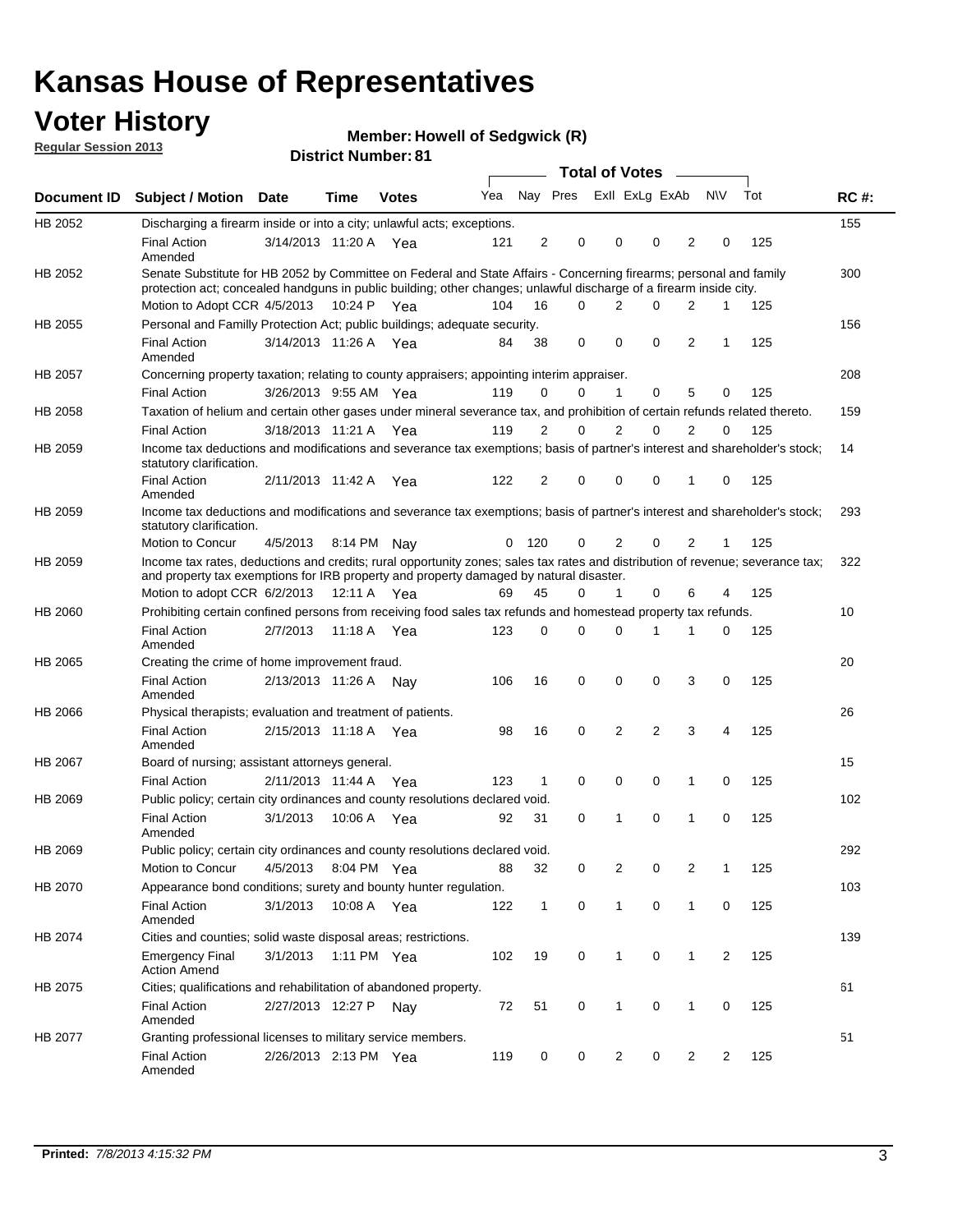**District Number: 81**

## **Voter History**

**Member: Howell of Sedgwick (R)** 

| <b>Regular Session 2013</b> |  |
|-----------------------------|--|
|-----------------------------|--|

|                |                                                                                                                                                                                                       |                       |         |               |     |     |          |          | <b>Total of Votes</b> |   |                |           |     |             |
|----------------|-------------------------------------------------------------------------------------------------------------------------------------------------------------------------------------------------------|-----------------------|---------|---------------|-----|-----|----------|----------|-----------------------|---|----------------|-----------|-----|-------------|
| Document ID    | <b>Subject / Motion Date</b>                                                                                                                                                                          |                       | Time    | <b>Votes</b>  | Yea |     | Nay Pres |          | Exll ExLg ExAb        |   |                | <b>NV</b> | Tot | <b>RC#:</b> |
| HB 2078        | Authorizing certain licensing boards to accept education, training or experience completed in the military towards licensure in<br>this state.                                                        |                       |         |               |     |     |          |          |                       |   |                |           |     | 52          |
|                | <b>Final Action</b><br>Amended                                                                                                                                                                        | 2/26/2013 2:14 PM Yea |         |               | 119 | 0   |          | 0        | 2                     | 0 | 2              | 2         | 125 |             |
| HB 2078        | Authorizing certain licensing boards to accept education, training or experience of military service members towards obtaining 275<br>licensure in this state.                                        |                       |         |               |     |     |          |          |                       |   |                |           |     |             |
|                | Motion to adopt CCR 4/5/2013                                                                                                                                                                          |                       | 11:42 A | Yea           | 120 | 0   |          | 0        | 2                     | 0 | 3              | 0         | 125 |             |
| HB 2081        | Forfeiture of property related to violations of certain criminal acts.                                                                                                                                |                       |         |               |     |     |          |          |                       |   |                |           |     | 18          |
|                | <b>Final Action</b><br>Amended                                                                                                                                                                        | 2/12/2013 11:17 A Yea |         |               | 124 | 0   |          | 0        | 0                     | 1 | $\mathbf 0$    | 0         | 125 |             |
| HB 2081        | Forfeiture of property related to violations of certain criminal acts.                                                                                                                                |                       |         |               |     |     |          |          |                       |   |                |           |     | 306         |
|                | Motion to adopt CCR 5/10/2013 10:38 A                                                                                                                                                                 |                       |         | Yea           | 121 | 0   |          | 0        | 1                     | 1 | 2              | 0         | 125 |             |
| HB 2083        | Public employees relations boards; assessment of certain costs.                                                                                                                                       |                       |         |               |     |     |          |          |                       |   |                |           |     | 104         |
|                | <b>Final Action</b><br>Amended                                                                                                                                                                        | 3/1/2013              |         | 10:09 A Yea   | 87  | 36  |          | 0        | 1                     | 0 | $\mathbf{1}$   | 0         | 125 |             |
| HB 2084        | Tax credits for community services contributions; youth apprenticeship and entrepreneurship.                                                                                                          |                       |         |               |     |     |          |          |                       |   |                |           |     | 105         |
|                | <b>Final Action</b><br>Amended                                                                                                                                                                        | 3/1/2013              |         | 10:11 A Yea   | 120 | 3   |          | $\Omega$ | 1                     | 0 | 1              | 0         | 125 |             |
| <b>HB 2084</b> | Tax credits for community services contributions; youth apprenticeship and entrepreneurship.                                                                                                          |                       |         |               |     |     |          |          |                       |   |                |           |     | 316         |
|                | Sub Motion to Concur 5/24/2013 9:33 AM Nav                                                                                                                                                            |                       |         |               | 5   | 109 |          | 0        |                       | 0 | 9              | 1         | 125 |             |
| HB 2086        | Eligible infrastructure costs for tax increment financing and community improvement districts; bond repayment tax revenue<br>pledge requirements.                                                     |                       |         |               |     |     |          |          |                       |   |                |           |     | 160         |
|                | <b>Final Action</b>                                                                                                                                                                                   | 3/18/2013 11:24 A     |         | Nav           | 61  | 60  |          | 0        | 2                     | 0 | $\overline{2}$ | 0         | 125 |             |
| HB 2086        | Eligible infrastructure costs for tax increment financing and community improvement districts; bond repayment tax revenue<br>pledge requirements.                                                     |                       |         |               |     |     |          |          |                       |   |                |           |     | 173         |
|                | <b>Final Action</b>                                                                                                                                                                                   | 3/19/2013 5:25 PM Nay |         |               | 81  | 41  |          | 0        | 1                     | 0 | 1              | 1         | 125 | 161         |
| HB 2091        | Publication of delinquent personal property tax statements.<br><b>Final Action</b>                                                                                                                    |                       |         |               | 81  | 40  |          | 0        | $\overline{2}$        | 0 | 2              | 0         | 125 |             |
|                | Amended                                                                                                                                                                                               | 3/18/2013 11:25 A     |         | Nav           |     |     |          |          |                       |   |                |           |     |             |
| HB 2093        | Amending the crime of identity theft.                                                                                                                                                                 |                       |         |               |     |     |          |          |                       |   |                |           |     | 106         |
|                | <b>Final Action</b><br>Amended                                                                                                                                                                        | 3/1/2013              | 10:12 A | Yea           | 123 | 0   |          | 0        | 1                     | 0 | 1              | 0         | 125 |             |
| HB 2093        | Senate Substitute for HB 2093 by Committee on Judiciary - Identity theft and identity fraud; unlawful acts concerning<br>computers; DNA testing and exculpatory evidence; murder in the first degree. |                       |         |               |     |     |          |          |                       |   |                |           |     | 289         |
|                | Motion to Adopt CCR 4/5/2013 7:49 PM Yea                                                                                                                                                              |                       |         |               | 118 | 2   |          | 0        | 2                     | 0 | 2              | 1         | 125 |             |
| HB 2094        | Student electronic privacy at public and private postsecondary educational institutions.                                                                                                              |                       |         |               |     |     |          |          |                       |   |                |           |     | 164         |
|                | <b>Final Action</b><br>Amended                                                                                                                                                                        | 3/19/2013 10:33 A Yea |         |               | 123 | 0   |          | 0        | 1                     | 0 | $\mathbf{1}$   | $\Omega$  | 125 |             |
| <b>HB 2096</b> | Local governmental entities and investment of public moneys.                                                                                                                                          |                       |         |               |     |     |          |          |                       |   |                |           |     | 23          |
|                | Final Action                                                                                                                                                                                          | 2/14/2013 11:21 A Yea |         |               | 123 | 0   |          | 0        | 0                     | 0 | $\mathbf{1}$   | 1         | 125 |             |
| HB 2099        | Insurance- updating certain statutory references.                                                                                                                                                     |                       |         |               |     |     |          |          |                       |   |                |           |     | 71          |
|                | <b>Final Action</b><br>Amended                                                                                                                                                                        | 2/28/2013 11:23 A Yea |         |               | 124 | 0   |          | 0        | $\mathbf{1}$          | 0 | 0              | 0         | 125 |             |
| HB 2101        | Interstate transmission siting compact.                                                                                                                                                               |                       |         |               |     |     |          |          |                       |   |                |           |     | 209         |
|                | <b>Final Action</b><br>Amended                                                                                                                                                                        | 3/26/2013 9:56 AM Yea |         |               | 118 | 1   |          | 0        | 1                     | 0 | 5              | 0         | 125 |             |
| HB 2105        | Substitute HB 2105 by Committee on Commerce, Labor and Economic Development - Employment security law.                                                                                                |                       |         |               |     |     |          |          |                       |   |                |           |     | 107         |
|                | Final Action Sub Bill 3/1/2013                                                                                                                                                                        |                       |         | 10:13 A Yea   | 88  | 35  |          | 0        | 1                     | 0 | 1              | 0         | 125 |             |
| HB 2105        | Substitute HB 2105 by Committee on Commerce, Labor and Economic Development - Employment security law.                                                                                                |                       |         |               |     |     |          |          |                       |   |                |           |     | 298         |
|                | Motion to adopt CCR 4/5/2013                                                                                                                                                                          |                       |         | 9:46 PM Yea   | 89  | 31  |          | 0        | 2                     | 0 | 2              | 1         | 125 |             |
| HB 2106        | Portable electronics insurance act.                                                                                                                                                                   |                       |         |               |     |     |          |          |                       |   |                |           |     | 133         |
|                | <b>Emergency Final</b><br>Action                                                                                                                                                                      | 3/1/2013              |         | 1:03 PM $Yea$ | 117 | 4   |          | 0        | $\mathbf{1}$          | 0 | $\mathbf{1}$   | 2         | 125 |             |
|                |                                                                                                                                                                                                       |                       |         |               |     |     |          |          |                       |   |                |           |     |             |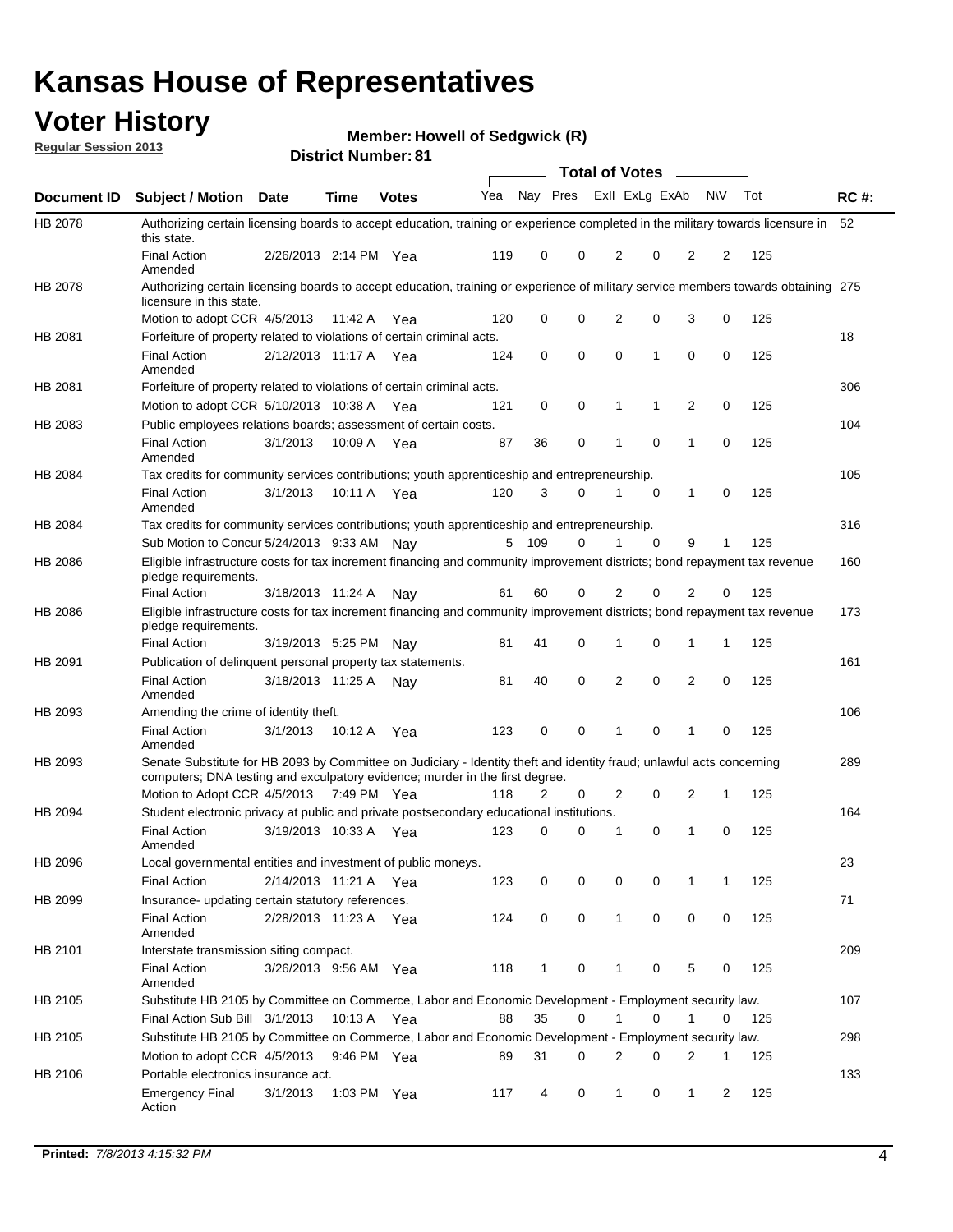## **Voter History**

**Member: Howell of Sedgwick (R)** 

**Regular Session 2013**

|             |                                                                                                                                                                                                                                                                      |                       |             |              |     |                         | <b>Total of Votes</b> |                |   | $\frac{1}{2}$  |                |     |             |
|-------------|----------------------------------------------------------------------------------------------------------------------------------------------------------------------------------------------------------------------------------------------------------------------|-----------------------|-------------|--------------|-----|-------------------------|-----------------------|----------------|---|----------------|----------------|-----|-------------|
| Document ID | <b>Subject / Motion</b>                                                                                                                                                                                                                                              | <b>Date</b>           | <b>Time</b> | <b>Votes</b> | Yea | Nay Pres Exll ExLg ExAb |                       |                |   |                | <b>NV</b>      | Tot | <b>RC#:</b> |
| HB 2107     | Insurance; enacting the electronic notice and document act.                                                                                                                                                                                                          |                       |             |              |     |                         |                       |                |   |                |                |     | 134         |
|             | <b>Emergency Final</b><br><b>Action Amend</b>                                                                                                                                                                                                                        | 3/1/2013              | 1:04 PM Yea |              | 121 | 0                       | 0                     | 1              | 0 | 1              | 2              | 125 |             |
| HB 2107     | Insurance; enacting the electronic notice and document act, return of premiums separate from the notice of adverse<br>underwriting decision, statutory updates, uninsurable health plan increase in lifetime limit, mandate lite, certain company<br>dividend plans. |                       |             |              |     |                         |                       |                |   |                |                |     | 281         |
|             | Motion to Adopt CCR 4/5/2013                                                                                                                                                                                                                                         |                       | 4:06 PM Yea |              | 69  | 50                      | 0                     | 2              | 0 | 3              | 1              | 125 |             |
| HB 2109     | School finance; military pupil count.                                                                                                                                                                                                                                |                       |             |              |     |                         |                       |                |   |                |                |     | 108         |
|             | <b>Final Action</b>                                                                                                                                                                                                                                                  | 3/1/2013              | 10:15 A     | Yea          | 104 | 19                      | 0                     | 1              | 0 | $\mathbf{1}$   | 0              | 125 |             |
| HB 2109     | Enacting the Kansas children's protection act.                                                                                                                                                                                                                       |                       |             |              |     |                         |                       |                |   |                |                |     | 277         |
|             | Motion to Adopt CCR 4/5/2013                                                                                                                                                                                                                                         |                       | 12:31 P Yea |              | 116 | 2                       | 0                     | 2              | 0 | 3              | 2              | 125 |             |
| HB 2112     | Campaign finance; transfer of campaign money to another candidacy.                                                                                                                                                                                                   |                       |             |              |     |                         |                       |                |   |                |                |     | 72          |
|             | <b>Final Action</b><br>Amended                                                                                                                                                                                                                                       | 2/28/2013 11:25 A Yea |             |              | 95  | 29                      | 0                     | 1              | 0 | 0              | 0              | 125 |             |
| HB 2114     | Debt setoff; collection assistance fee.                                                                                                                                                                                                                              |                       |             |              |     |                         |                       |                |   |                |                |     | 21          |
|             | <b>Final Action</b>                                                                                                                                                                                                                                                  | 2/13/2013 11:34 A     |             | Nay          | 90  | 32                      | 0                     | 0              | 0 | 3              | 0              | 125 |             |
| HB 2115     | Relating to the employment of retired judges and justices.                                                                                                                                                                                                           |                       |             |              |     |                         |                       |                |   |                |                |     | 73          |
|             | <b>Final Action</b>                                                                                                                                                                                                                                                  | 2/28/2013 11:27 A     |             | Yea          | 124 | 0                       | 0                     | 1              | 0 | 0              | 0              | 125 |             |
| HB 2115     | Courts; employment of retired judges and justices; court debt setoff.                                                                                                                                                                                                |                       |             |              |     |                         |                       |                |   |                |                |     | 309         |
|             | Motion to Adopt CCR 5/14/2013 2:14 PM Nav                                                                                                                                                                                                                            |                       |             |              | 100 | 13                      | 0                     | 1              | 0 | 9              | $\overline{2}$ | 125 |             |
| HB 2118     | Preservation of historic property; environs authority deleted.                                                                                                                                                                                                       |                       |             |              |     |                         |                       |                |   |                |                |     | 62          |
|             | <b>Final Action</b>                                                                                                                                                                                                                                                  | 2/27/2013 12:30 P     |             | Yea          | 99  | 24                      | 0                     | 1              | 0 | 1              | 0              | 125 |             |
| HB 2120     | Updating provisions relating to the Kansas bureau of investigations DNA database.                                                                                                                                                                                    |                       |             |              |     |                         |                       |                |   |                |                |     | 109         |
|             | <b>Final Action</b><br>Amended                                                                                                                                                                                                                                       | 3/1/2013              | 10:16 A     | Yea          | 121 | 2                       | 0                     | 1              | 0 | 1              | 0              | 125 |             |
| HB 2120     | Updating provisions relating to DNA collection and DNA evidence; amending the definition of a bet for purposes of the Kansas 302<br>criminal code; sentencing for possession of a firearm during a drug felony                                                       |                       |             |              |     |                         |                       |                |   |                |                |     |             |
|             | Motion to adopt CCR 5/9/2013 11:32 A Nay                                                                                                                                                                                                                             |                       |             |              | 74  | 49                      | 0                     | 1              | 0 | 1              | 0              | 125 |             |
| HB 2122     | Real estate brokers and salespersons; licensing requirements; sales transaction requirements.                                                                                                                                                                        |                       |             |              |     |                         |                       |                |   |                |                |     | 37          |
|             | <b>Final Action</b><br>Amended                                                                                                                                                                                                                                       | 2/20/2013 11:13 A Yea |             |              | 121 | 1                       | 0                     |                | 0 | 2              | 0              | 125 |             |
| HB 2125     | Increasing real estate broker's and salesperson's license fees.                                                                                                                                                                                                      |                       |             |              |     |                         |                       |                |   |                |                |     | 38          |
|             | <b>Final Action</b>                                                                                                                                                                                                                                                  | 2/20/2013 12:16 P     |             | Nav          | 71  | 50                      | 1                     | 0              | 0 | 0              | 3              | 125 |             |
| HB 2128     | Open records act; exceptions.                                                                                                                                                                                                                                        |                       |             |              |     |                         |                       |                |   |                |                |     | 74          |
|             | <b>Final Action</b>                                                                                                                                                                                                                                                  | 2/28/2013 11:28 A     |             | Yea          | 124 | 0                       | 0                     | 1              | 0 | 0              | 0              | 125 |             |
| HB 2128     | Amended<br>Open records act; exceptions.                                                                                                                                                                                                                             |                       |             |              |     |                         |                       |                |   |                |                |     | 259         |
|             | Motion to Concur                                                                                                                                                                                                                                                     | 4/3/2013              | 10:29 A     | Yea          | 119 | 0                       | 0                     | 1              | 0 | 3              | $\overline{2}$ | 125 |             |
| HB 2130     | Elections; petition circulators.                                                                                                                                                                                                                                     |                       |             |              |     |                         |                       |                |   |                |                |     | 30          |
|             | <b>Final Action</b>                                                                                                                                                                                                                                                  | 2/18/2013 11:17 A     |             | Yea          | 118 | $\mathbf{1}$            | 0                     | 2              | 0 | 4              | 0              | 125 |             |
|             |                                                                                                                                                                                                                                                                      |                       |             |              |     |                         |                       |                |   |                |                |     | 162         |
| HB 2135     | Property tax exemption; military housing.<br><b>Final Action</b>                                                                                                                                                                                                     | 3/18/2013 11:27 A     |             | Yea          | 117 | 4                       | 0                     | $\overline{2}$ | 0 | $\overline{2}$ | 0              | 125 |             |
| HB 2138     | Repealing statutes related to oil and gas.                                                                                                                                                                                                                           |                       |             |              |     |                         |                       |                |   |                |                |     | 53          |
|             | <b>Final Action</b>                                                                                                                                                                                                                                                  | 2/26/2013 2:16 PM Yea |             |              | 119 | 0                       | 0                     | $\overline{2}$ | 0 | $\overline{2}$ | $\overline{2}$ | 125 |             |
|             | Amended                                                                                                                                                                                                                                                              |                       |             |              |     |                         |                       |                |   |                |                |     |             |
| HB 2139     | Canceled warrants.                                                                                                                                                                                                                                                   |                       |             |              |     |                         |                       |                |   |                |                |     | 75          |
|             | <b>Final Action</b><br>Amended                                                                                                                                                                                                                                       | 2/28/2013 11:30 A     |             | Yea          | 99  | 25                      | 0                     | $\mathbf{1}$   | 0 | 0              | 0              | 125 |             |
| HB 2139     | Canceled warrants.                                                                                                                                                                                                                                                   |                       |             |              |     |                         |                       |                |   |                |                |     | 266         |
|             | Motion to Concur                                                                                                                                                                                                                                                     | 4/4/2013              | 2:40 PM     | Yea          | 114 | 8                       | 0                     | 1              | 0 | 2              | 0              | 125 |             |
| HB 2140     | Repealing K.S.A. 72-60b03                                                                                                                                                                                                                                            |                       |             |              |     |                         |                       |                |   |                |                |     | 39          |
|             | <b>Final Action</b>                                                                                                                                                                                                                                                  | 2/20/2013 12:17 P     |             | Yea          | 122 | 0                       | 0                     | 0              | 0 | 0              | 3              | 125 |             |
|             |                                                                                                                                                                                                                                                                      |                       |             |              |     |                         |                       |                |   |                |                |     |             |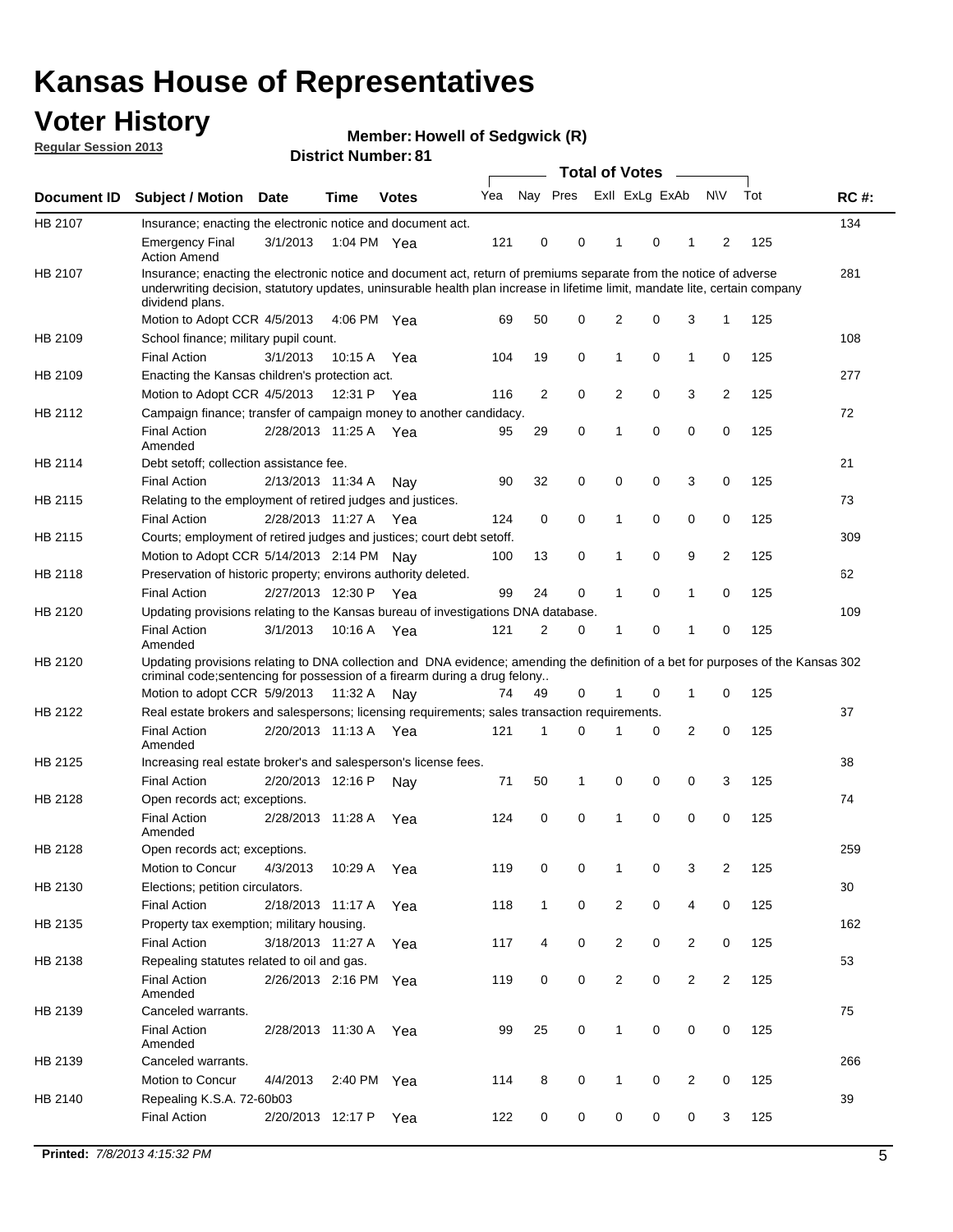## **Voter History**

**Member: Howell of Sedgwick (R)** 

**Regular Session 2013**

|         |                                                                                                                                              |          |                       |              |     |    | <b>Total of Votes</b>   |              |             |                |          |     |             |
|---------|----------------------------------------------------------------------------------------------------------------------------------------------|----------|-----------------------|--------------|-----|----|-------------------------|--------------|-------------|----------------|----------|-----|-------------|
|         | Document ID Subject / Motion Date                                                                                                            |          | Time                  | <b>Votes</b> | Yea |    | Nay Pres ExII ExLg ExAb |              |             |                | N\V      | Tot | <b>RC#:</b> |
| HB 2141 | Repealer; elections process for certain unified school districts.                                                                            |          |                       |              |     |    |                         |              |             |                |          |     | 24          |
|         | <b>Final Action</b>                                                                                                                          |          | 2/14/2013 11:23 A Yea |              | 123 | 0  | 0                       | 0            | 0           | 1              | 1        | 125 |             |
| HB 2142 | Certain educational statutes concerning USD land transfers and higher education loan and grant programs.                                     |          |                       |              |     |    |                         |              |             |                |          |     | 40          |
|         | <b>Final Action</b>                                                                                                                          |          | 2/20/2013 12:19 P Yea |              | 122 | 0  | 0                       | 0            | 0           | 0              | 3        | 125 |             |
| HB 2143 | Repealing outdated provisions relating to the purchase of certain real estate by the department of corrections.                              |          |                       |              |     |    |                         |              |             |                |          |     | 34          |
|         | <b>Final Action</b>                                                                                                                          |          | 2/20/2013 11:09 A Yea |              | 122 | 0  | 0                       | 1            | 0           | 2              | 0        | 125 |             |
| HB 2144 | Repealing unnecessary statutes relating to juveniles.                                                                                        |          |                       |              |     |    |                         |              |             |                |          |     | 76          |
|         | <b>Final Action</b>                                                                                                                          |          | 2/28/2013 11:32 A Yea |              | 124 | 0  | 0                       | 1            | 0           | 0              | 0        | 125 |             |
| HB 2145 | Repealing K.S.A. 75-5028; concerning the sale of real estate by the secretary of transportation.                                             |          |                       |              |     |    |                         |              |             |                |          |     | 35          |
|         | <b>Final Action</b>                                                                                                                          |          | 2/20/2013 11:11 A Yea |              | 122 | 0  | 0                       | 1            | 0           | 2              | 0        | 125 |             |
| HB 2146 | Repealing the cancer drug repository program K.S.A. 2012 Supp. 65-1664 through 65-1667 and amending K.S.A. 2012 Supp. 77<br>65-1636.         |          |                       |              |     |    |                         |              |             |                |          |     |             |
|         | <b>Final Action</b>                                                                                                                          |          | 2/28/2013 11:33 A     | Yea          | 124 | 0  | 0                       | 1            | 0           | 0              | 0        | 125 |             |
| HB 2147 | Repealer; use of metric system on certain road signs and markers, moving of heavy vehicles on bridges or culverts, interstate 94<br>bridges. |          |                       |              |     |    |                         |              |             |                |          |     |             |
|         | <b>Final Action</b>                                                                                                                          | 3/1/2013 |                       | 9:52 AM Yea  | 123 | 0  | 0                       | 1            | 0           | 1              | 0        | 125 |             |
| HB 2148 | Repealers; postsecondary education scholarship provisions.                                                                                   |          |                       |              |     |    |                         |              |             |                |          |     | 41          |
|         | <b>Final Action</b>                                                                                                                          |          | 2/20/2013 12:21 P Yea |              | 106 | 16 | $\mathbf 0$             | 0            | 0           | 0              | 3        | 125 |             |
| HB 2149 | Repealers; postsecondary education student loans and tuition grants.                                                                         |          |                       |              |     |    |                         |              |             |                |          |     | 42          |
|         | <b>Final Action</b>                                                                                                                          |          | 2/20/2013 12:22 P     | Yea          | 108 | 14 | 0                       | 0            | $\mathbf 0$ | 0              | 3        | 125 |             |
| HB 2149 | Repealing a \$500,000 transfer from highway patrol training center fund to the state general fund.                                           |          |                       |              |     |    |                         |              |             |                |          |     | 314         |
|         | Motion to Concur                                                                                                                             |          | 5/23/2013 10:22 A Yea |              | 113 | 0  | 0                       | 1            | 0           | 8              | 3        | 125 |             |
| HB 2150 | Repealers; workforce development loan program act.                                                                                           |          |                       |              |     |    |                         |              |             |                |          |     | 78          |
|         | <b>Final Action</b>                                                                                                                          |          | 2/28/2013 11:34 A Yea |              | 94  | 30 | $\mathbf 0$             | $\mathbf{1}$ | 0           | 0              | 0        | 125 |             |
| HB 2150 | Senate Substitute for HB 2150 by Committee on Commerce--Concerning the Kansas employment first oversight commission.                         |          |                       |              |     |    |                         |              |             |                |          |     | 267         |
|         | Motion to Concur                                                                                                                             |          | 4/4/2013 2:44 PM Yea  |              | 110 | 12 | 0                       | 1            | 0           | 2              | 0        | 125 |             |
| HB 2151 | Repealers; report on medically underserved areas of the state.                                                                               |          |                       |              |     |    |                         |              |             |                |          |     | 63          |
|         | <b>Final Action</b>                                                                                                                          |          | 2/27/2013 12:31 P     | Yea          | 123 | 0  | 0                       | 1            | 0           | 1              | 0        | 125 |             |
| HB 2152 | Repealer: uniform land sales practices act.                                                                                                  |          |                       |              |     |    |                         |              |             |                |          |     | 36          |
|         | <b>Final Action</b>                                                                                                                          |          | 2/20/2013 11:12 A     | Yea          | 122 | 0  | $\mathbf 0$             | 1            | $\mathbf 0$ | $\overline{2}$ | 0        | 125 |             |
| HB 2153 | Unused medications act; dontating entities.                                                                                                  |          |                       |              |     |    |                         |              |             |                |          |     | 64          |
|         | <b>Final Action</b><br>Amended                                                                                                               |          | 2/27/2013 12:33 P     | Yea          | 123 | 0  | 0                       | 1            | 0           | 1              | 0        | 125 |             |
| HB 2154 | Senate Substitute for HB 2154 by Committee on Public Health and Welfare--Cosmetology; relating to licensure and renewal of 31                |          |                       |              |     |    |                         |              |             |                |          |     |             |
|         | persons, salons and clinics.<br><b>Final Action</b>                                                                                          |          | 2/18/2013 11:19 A     | Yea          | 119 | 0  | 0                       | 2            | 0           | 4              | 0        | 125 |             |
| HB 2155 | Amended<br>Cosmetology; relating to licensure and renewal.                                                                                   |          |                       |              |     |    |                         |              |             |                |          |     | 32          |
|         | <b>Final Action</b><br>Amended                                                                                                               |          | 2/18/2013 11:21 A Yea |              | 119 | 0  | 0                       | 2            | $\Omega$    |                | 0        | 125 |             |
| HB 2156 | Repealers; school finance; area vocational school fund; local effort as applied to U.S.D. No. 450                                            |          |                       |              |     |    |                         |              |             |                |          |     | 43          |
|         | <b>Final Action</b>                                                                                                                          |          | 2/20/2013 12:23 P Yea |              | 122 | 0  | 0                       | 0            | 0           | 0              | 3        | 125 |             |
| HB 2160 | Quality care assessment on skilled nursing care facilities.                                                                                  |          |                       |              |     |    |                         |              |             |                |          |     | 144         |
|         | <b>Final Action</b>                                                                                                                          | 3/7/2013 | 12:13 P               | Nav          | 100 | 21 | 0                       | 1            | 0           | 3              | 0        | 125 |             |
| HB 2162 | Prohibition on use of state appropriated moneys to lobby relating to gun control at federal, state and local ogvernment level.               |          |                       |              |     |    |                         |              |             |                |          |     | 79          |
|         | <b>Final Action</b><br>Amended                                                                                                               |          | 2/28/2013 11:36 A Yea |              | 120 | 4  | 0                       | $\mathbf{1}$ | 0           | 0              | 0        | 125 |             |
| HB 2162 | Prohibition on use of state appropriated moneys to lobby at federal, state and local government levels relating to gun control.              |          |                       |              |     |    |                         |              |             |                |          |     | 312         |
|         | Motion to adopt CCR 5/21/2013 2:52 PM Yea                                                                                                    |          |                       |              | 83  | 28 | $\Omega$                | 1            | 0           | 13             | $\Omega$ | 125 |             |
| HB 2163 | Relating to garnishment proceedings.                                                                                                         |          |                       |              |     |    |                         |              |             |                |          |     | 80          |
|         | <b>Final Action</b>                                                                                                                          |          | 2/28/2013 11:37 A Yea |              | 124 | 0  | 0                       | $\mathbf{1}$ | 0           | 0              | 0        | 125 |             |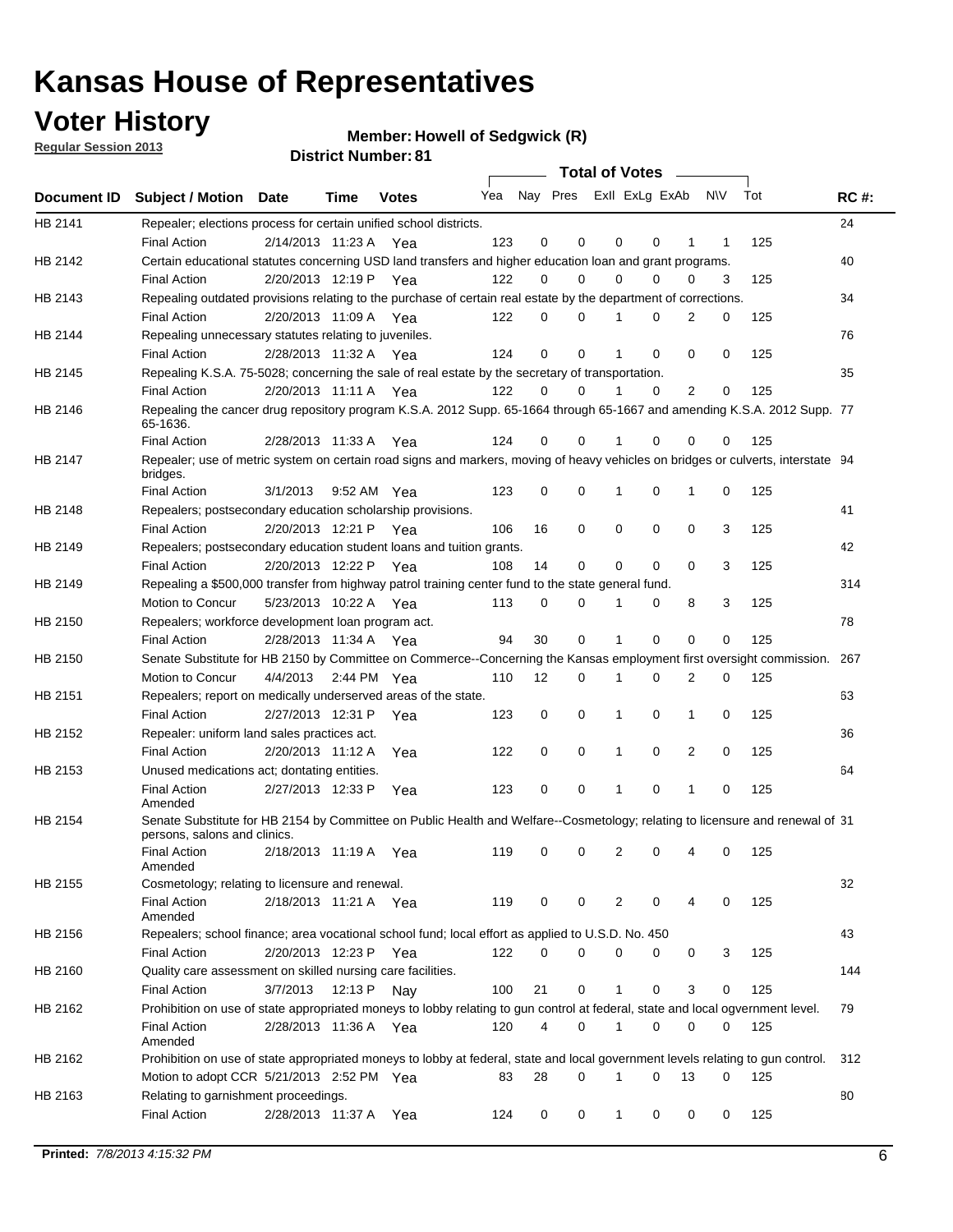## **Voter History**

**Member: Howell of Sedgwick (R)** 

**Regular Session 2013**

|             |                                                                                                                                                                                                                                    |                       |             |              |     |              |          | <b>Total of Votes</b> |          |                |              |     |             |
|-------------|------------------------------------------------------------------------------------------------------------------------------------------------------------------------------------------------------------------------------------|-----------------------|-------------|--------------|-----|--------------|----------|-----------------------|----------|----------------|--------------|-----|-------------|
| Document ID | <b>Subject / Motion Date</b>                                                                                                                                                                                                       |                       | Time        | <b>Votes</b> | Yea | Nay Pres     |          | Exll ExLg ExAb        |          |                | <b>NV</b>    | Tot | <b>RC#:</b> |
| HB 2164     | Relating to jurors; information disqualifying prospective juror from jury service.                                                                                                                                                 |                       |             |              |     |              |          |                       |          |                |              |     | 47          |
|             | <b>Final Action</b><br>Amended                                                                                                                                                                                                     | 2/25/2013 12:12 P     |             | Yea          | 75  | 45           | 0        | 0                     | 0        | 0              | 5            | 125 |             |
| HB 2164     | Juries and grand juries.                                                                                                                                                                                                           |                       |             |              |     |              |          |                       |          |                |              |     | 284         |
|             | Motion to Adopt CCR 4/5/2013                                                                                                                                                                                                       |                       |             | 5:53 PM Yea  | 92  | 28           | 0        | 2                     | 0        | 2              | 1            | 125 |             |
| HB 2166     | Sub HB 2166 by Committee on Judiciary -- Relating to the medical assistance recovery program.                                                                                                                                      |                       |             |              |     |              |          |                       |          |                |              |     | 165         |
|             | Final Action Sub Bill 3/19/2013 10:34 A Yea<br>Amended                                                                                                                                                                             |                       |             |              | 112 | 11           | 0        | 1                     | 0        | 1              | 0            | 125 |             |
| HB 2167     | Establishing Native American legislative day at the capitol.                                                                                                                                                                       |                       |             |              |     |              |          |                       |          |                |              |     | 54          |
|             | <b>Final Action</b>                                                                                                                                                                                                                | 2/26/2013 2:17 PM Yea |             |              | 119 | 0            | 0        | 2                     | 0        | $\overline{2}$ | 2            | 125 |             |
| HB 2167     | Senate Substitute for HB 2167 by Committee on Federal and State Affairs -- Concerning fireworks; regulations thereof.                                                                                                              |                       |             |              |     |              |          |                       |          |                |              |     | 261         |
|             | Motion to Concur                                                                                                                                                                                                                   | 4/4/2013 11:11 A Yea  |             |              | 100 | 23           | 0        |                       | $\Omega$ | 1              | $\Omega$     | 125 |             |
| HB 2169     | Allowing for proceedings to determine final disposition of prisoner's pending probation revocations.                                                                                                                               |                       |             |              |     |              |          |                       |          |                |              |     | 49          |
|             | <b>Final Action</b>                                                                                                                                                                                                                | 2/26/2013 2:10 PM Yea |             |              | 119 | $\Omega$     | $\Omega$ | 0                     | 0        | 0              | 6            | 125 |             |
| HB 2170     | Concerning sentencing dispositions, probation and postrelease supervision.                                                                                                                                                         |                       |             |              |     |              |          |                       |          |                |              |     | 110         |
|             | <b>Final Action</b><br>Amended                                                                                                                                                                                                     | 3/1/2013              |             | 10:23 A Yea  | 79  | 44           | 0        | 1                     | $\Omega$ | 1              | 0            | 125 |             |
| HB 2170     | Concerning sentencing dispositions, probation and postrelease supervision.                                                                                                                                                         |                       |             |              |     |              |          |                       |          |                |              |     | 256         |
|             | Motion to Concur                                                                                                                                                                                                                   | 4/1/2013              | 10:54 A     | Yea          | 75  | 44           | 0        | 1                     | 0        | 2              | 3            | 125 |             |
| HB 2172     | Cemeteries; cemetery corporations and cemetery merchandise.                                                                                                                                                                        |                       |             |              |     |              |          |                       |          |                |              |     | 81          |
|             | <b>Final Action</b><br>Amended                                                                                                                                                                                                     | 2/28/2013 11:38 A     |             | Yea          | 124 | 0            | 0        | 1                     | 0        | 0              | 0            | 125 |             |
| HB 2176     | The Eisenhower foundation license plate.                                                                                                                                                                                           |                       |             |              |     |              |          |                       |          |                |              |     | 57          |
|             | <b>Final Action</b>                                                                                                                                                                                                                | 2/27/2013 12:11 P     |             | Yea          | 112 | 11           | 0        | 0                     | 0        | 1              | 1            | 125 |             |
| HB 2177     | Relating to motor carriers; concerning safety rules and regulations; certificates of convenience and necessity; transportation of 55<br>certain materials.                                                                         |                       |             |              |     |              |          |                       |          |                |              |     |             |
|             | Final Action<br>Amended                                                                                                                                                                                                            | 2/26/2013 2:18 PM Yea |             |              | 119 | 0            | 0        | 2                     | 0        | $\overline{2}$ | 2            | 125 |             |
| HB 2179     | Amending the secretary of labor's role of taking assignment of wage claims.                                                                                                                                                        |                       |             |              |     |              |          |                       |          |                |              |     | 111         |
|             | <b>Final Action</b><br>Amended                                                                                                                                                                                                     | 3/1/2013              | 10:24 A     | Yea          | 87  | 36           | 0        | 1                     | 0        | 1              | 0            | 125 |             |
| HB 2181     | Authorizing licensing bodies to accept certain online distance education courses towards licensure for military service member 55<br>applicants                                                                                    |                       |             |              |     |              |          |                       |          |                |              |     |             |
|             | <b>Final Action</b>                                                                                                                                                                                                                | 2/27/2013 12:34 P     |             | Yea          | 123 | 0            | 0        | 1                     | 0        | 1              | 0            | 125 |             |
| HB 2182     | Relating to grand juries.                                                                                                                                                                                                          |                       |             |              |     |              |          |                       |          |                |              |     | 152         |
|             | <b>Final Action</b><br>Amended                                                                                                                                                                                                     | 3/13/2013 11:20 A     |             | Yea          | 100 | 24           | 0        | 0                     | 0        | 1              | 0            | 125 |             |
| HB 2183     | Substitute HB 2183 by Committee on Health and Human Services - - designation and control of infectious and contagious<br>diseases.                                                                                                 |                       |             |              |     |              |          |                       |          |                |              |     | 112         |
|             | Final Action Sub Bill 3/1/2013<br>Amended                                                                                                                                                                                          |                       |             | 10:26 A Yea  | 122 | $\mathbf{1}$ | 0        | $\mathbf{1}$          | 0        | $\mathbf{1}$   | 0            | 125 |             |
| HB 2183     | Substitute HB 2183 by Committee on Health and Human Services -- department of health and environment statutory duties<br>and functions, infectious and contagious diseases, laboratory services, health information technology and |                       |             |              |     |              |          |                       |          |                |              |     | 297         |
|             | Motion to Adopt CCR 4/5/2013                                                                                                                                                                                                       |                       |             | 9:37 PM Yea  | 120 | 0            | 0        | $\overline{2}$        | 0        | 2              | $\mathbf{1}$ | 125 |             |
| HB 2185     | Consolidation of citites and counties; dual majority vote.                                                                                                                                                                         |                       |             |              |     |              |          |                       |          |                |              |     | 113         |
|             | <b>Final Action</b><br>Amended                                                                                                                                                                                                     | 3/1/2013              |             | 10:27 A Yea  | 119 | 4            | 0        | 1                     | 0        | 1              | 0            | 125 |             |
| HB 2193     | Public facilities; accessiblity standards for disabled persons.                                                                                                                                                                    |                       |             |              |     |              |          |                       |          |                |              |     | 145         |
|             | <b>Final Action</b>                                                                                                                                                                                                                | 3/7/2013              | 12:14 P Yea |              | 121 | 0            | 0        | 1                     | 0        | 3              | 0            | 125 |             |
| HB 2195     | Claims against the state; 2012 Joint Committee recommendations.                                                                                                                                                                    |                       |             |              |     |              |          |                       |          |                |              |     | 146         |
|             | <b>Final Action</b><br>Amended                                                                                                                                                                                                     | 3/7/2013              | 12:16 P Yea |              | 110 | 10           | 0        | 1                     | 0        | 3              | $\mathbf{1}$ | 125 |             |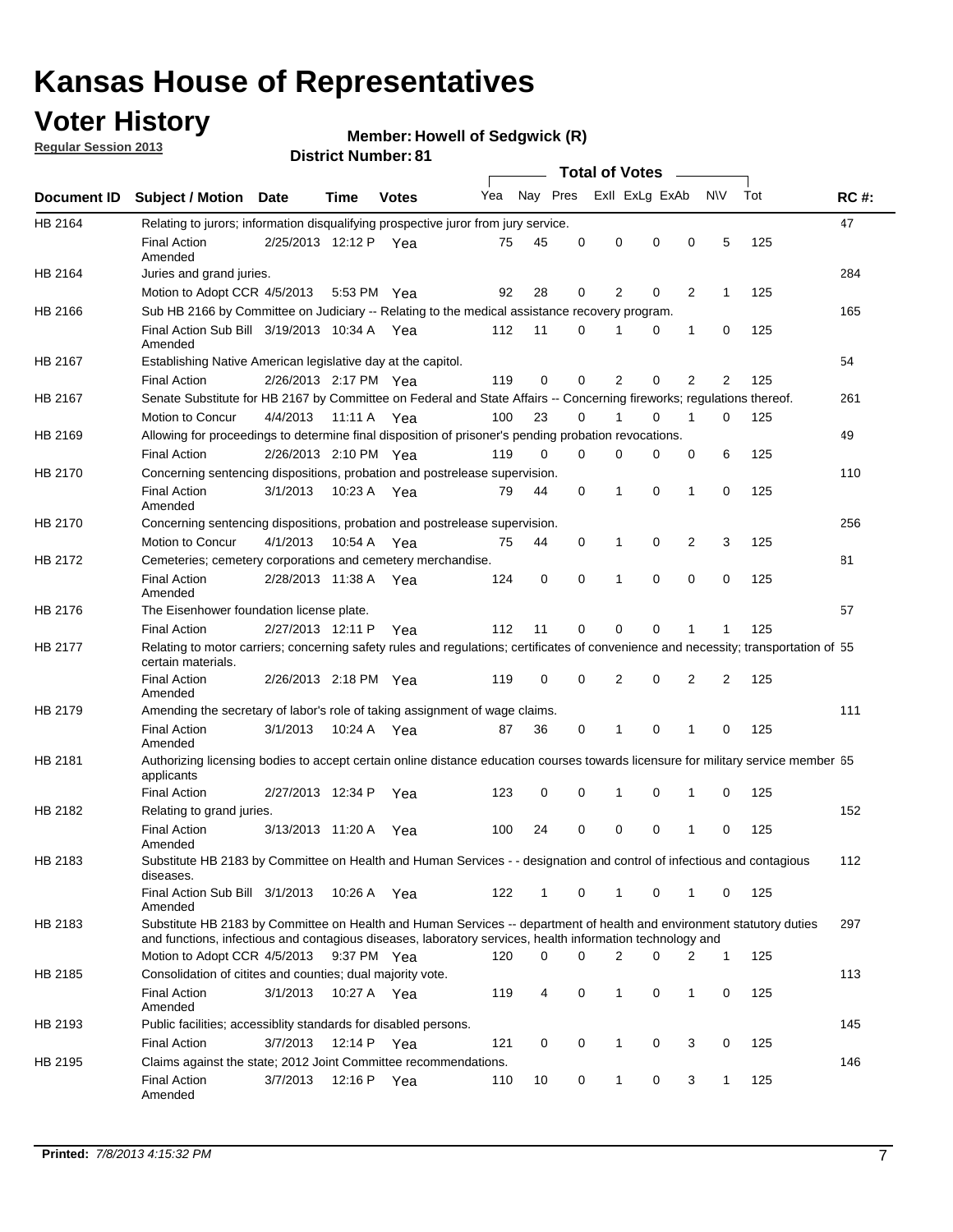## **Voter History**

**Member: Howell of Sedgwick (R)** 

**Regular Session 2013**

|             |                                                                                                                                                                                                                |                       |             |              |     |          |   | <b>Total of Votes</b> |   |                |              |     |             |
|-------------|----------------------------------------------------------------------------------------------------------------------------------------------------------------------------------------------------------------|-----------------------|-------------|--------------|-----|----------|---|-----------------------|---|----------------|--------------|-----|-------------|
| Document ID | <b>Subject / Motion Date</b>                                                                                                                                                                                   |                       | Time        | <b>Votes</b> | Yea | Nay Pres |   | Exll ExLg ExAb        |   |                | <b>NV</b>    | Tot | <b>RC#:</b> |
| HB 2197     | Kansas state high school activities association; membership of board of directors and executive board.                                                                                                         |                       |             |              |     |          |   |                       |   |                |              |     | 249         |
|             | <b>Emergency Final</b><br><b>Action Amend</b>                                                                                                                                                                  | 3/26/2013 8:46 PM Yea |             |              | 69  | 53       | 0 |                       | 0 | 2              | 0            | 125 |             |
| HB 2199     | Second amendment protection act.                                                                                                                                                                               |                       |             |              |     |          |   |                       |   |                |              |     | 157         |
|             | <b>Final Action</b><br>Amended                                                                                                                                                                                 | 3/14/2013 11:34 A     |             | Yea          | 94  | 29       | 0 | 0                     | 0 | 2              | 0            | 125 |             |
| HB 2199     | Senate Substitute for HB 2199 by Committee on Federal and State Affairs--Secretary of Administration; successor; diretor of<br>accounts and reports; certain rules and regulations; Kansas liquor control act. |                       |             |              |     |          |   |                       |   |                |              |     | 313         |
|             | Motion to adopt CCR 5/22/2013 2:17 PM Nav                                                                                                                                                                      |                       |             |              | 89  | 23       | 0 | 1                     | 0 | 12             | 0            | 125 |             |
| HB 2200     | Executive chief information technology officer; office of information tehcnology services.                                                                                                                     |                       |             |              |     |          |   |                       |   |                |              |     | 114         |
|             | <b>Final Action</b><br>Amended                                                                                                                                                                                 | 3/1/2013              | 10:28 A     | Yea          | 121 | 2        | 0 | 1                     | 0 | 1              | 0            | 125 |             |
| HB 2201     | Telecommunications; regulation by the state corporation commission and distributions from the Kansas universal service<br>fund.                                                                                |                       |             |              |     |          |   |                       |   |                |              |     | 33          |
|             | <b>Final Action</b><br>Amended                                                                                                                                                                                 | 2/18/2013 11:24 A Yea |             |              | 118 | 1        | 0 | 2                     | 0 | 4              | 0            | 125 |             |
| HB 2201     | Telecommunications; regulation by the state corporation commission and distributions from the Kansas universal service<br>fund.                                                                                |                       |             |              |     |          |   |                       |   |                |              |     | 278         |
|             | Motion to Adopt CCR 4/5/2013                                                                                                                                                                                   |                       | 12:57 P     | Yea          | 99  | 20       | 0 | 2                     | 0 | 3              | $\mathbf{1}$ | 125 |             |
| HB 2202     | Providing automatic relief from certain motor carrier restrictions upon the governor's declaration of emergency.                                                                                               |                       |             |              |     |          |   |                       |   |                |              |     | 44          |
|             | <b>Final Action</b><br>Amended                                                                                                                                                                                 | 2/20/2013 12:25 P     |             | Yea          | 122 | 0        | 0 | 0                     | 0 | 0              | 3            | 125 |             |
| HB 2203     | Relating to exercise of religion.                                                                                                                                                                              |                       |             |              |     |          |   |                       |   |                |              |     | 115         |
|             | <b>Final Action</b><br>Amended                                                                                                                                                                                 | 3/1/2013              | 10:31 A Yea |              | 109 | 14       | 0 | 1                     | 0 | 1              | 0            | 125 |             |
| HB 2203     | Relating to exercise of religion.                                                                                                                                                                              |                       |             |              |     |          |   |                       |   |                |              |     | 200         |
|             | Motion to Concur                                                                                                                                                                                               | 3/25/2013 9:41 AM     |             | Yea          | 109 | 12       | 0 | 2                     | 0 | 2              | 0            | 125 |             |
| HB 2204     | Relating to redemption of real property.                                                                                                                                                                       |                       |             |              |     |          |   |                       |   |                |              |     | 116         |
|             | <b>Final Action</b><br>Amended                                                                                                                                                                                 | 3/1/2013              | 10:32 A     | Yea          | 123 | 0        | 0 | 1                     | 0 | 1              | 0            | 125 |             |
| HB 2204     | Extending the judicial branch surcharge for two years.                                                                                                                                                         |                       |             |              |     |          |   |                       |   |                |              |     | 308         |
|             | Motion to adopt CCR 5/13/2013 10:38 A                                                                                                                                                                          |                       |             | Yea          | 121 | 1        | 0 | 0                     | 0 | 3              | 0            | 125 |             |
| HB 2205     | Adoption hearings; time and waiver of notice.                                                                                                                                                                  |                       |             |              |     |          |   |                       |   |                |              |     | 117         |
|             | <b>Final Action</b><br>Amended                                                                                                                                                                                 | 3/1/2013              | 10:33 A     | Yea          | 123 | 0        | 0 | 1                     | 0 | 1              | 0            | 125 |             |
| HB 2207     | Substitute HB 2207 by Committee on Agriculture and Natural Resources--Amending provisions relating to the regulation and<br>certification of animal feeding facilities.                                        |                       |             |              |     |          |   |                       |   |                |              |     | 56          |
|             | Final Action Sub Bill 2/26/2013 2:20 PM Yea                                                                                                                                                                    |                       |             |              | 119 | 0        | 0 | 2                     | 0 | $\overline{2}$ | 2            | 125 |             |
| HB 2207     | Substitute HB 2207 by Committee on Agriculture and Natural Resources--Amending provisions relating to the regulation and 257<br>certification of animal feeding facilities.                                    |                       |             |              |     |          |   |                       |   |                |              |     |             |
|             | Motion to Concur                                                                                                                                                                                               | 4/1/2013              | 2:23 PM Yea |              | 119 | 0        | 0 | 1                     | 0 | 3              | 2            | 125 |             |
| HB 2209     | Amendments to the Kansas offender registration act.                                                                                                                                                            |                       |             |              |     |          |   |                       |   |                |              |     | 66          |
|             | <b>Final Action</b><br>Amended                                                                                                                                                                                 | 2/27/2013 12:35 P Yea |             |              | 123 | 0        | 0 | $\mathbf{1}$          | 0 | $\mathbf{1}$   | 0            | 125 |             |
| HB 2210     | Elections; change of party affiliation.                                                                                                                                                                        |                       |             |              |     |          |   |                       |   |                |              |     | 132         |
|             | <b>Emergency Final</b><br><b>Action Amend</b>                                                                                                                                                                  | 3/1/2013              | 1:02 PM Yea |              | 72  | 49       | 0 | 1                     | 0 | 1              | 2            | 125 |             |
| HB 2212     | Concerning the requirements to receiving a service grant through the veterans claims assistance program.                                                                                                       |                       |             |              |     |          |   |                       |   |                |              |     | 118         |
|             | <b>Final Action</b>                                                                                                                                                                                            | 3/1/2013              | 10:34 A Yea |              | 123 | 0        | 0 | $\mathbf{1}$          | 0 | 1              | 0            | 125 |             |
| HB 2213     | Member elections and retirement benefit determinations and one-time payments under KPERS act of 2015.                                                                                                          |                       |             |              |     |          |   |                       |   |                |              |     | 27          |
|             | <b>Final Action</b><br>Amended                                                                                                                                                                                 | 2/15/2013 11:19 A Yea |             |              | 115 | 0        | 0 | 2                     | 2 | 3              | 3            | 125 |             |
| HB 2213     | Member elections and retirement benefit determinations and one-time payments under KPERS act of 2015.                                                                                                          |                       |             |              |     |          |   |                       |   |                |              |     | 311         |
|             | Motion to adopt CCR 5/20/2013 2:11 PM Yea                                                                                                                                                                      |                       |             |              | 104 | 0        | 0 | 1                     | 0 | 16             | 4            | 125 |             |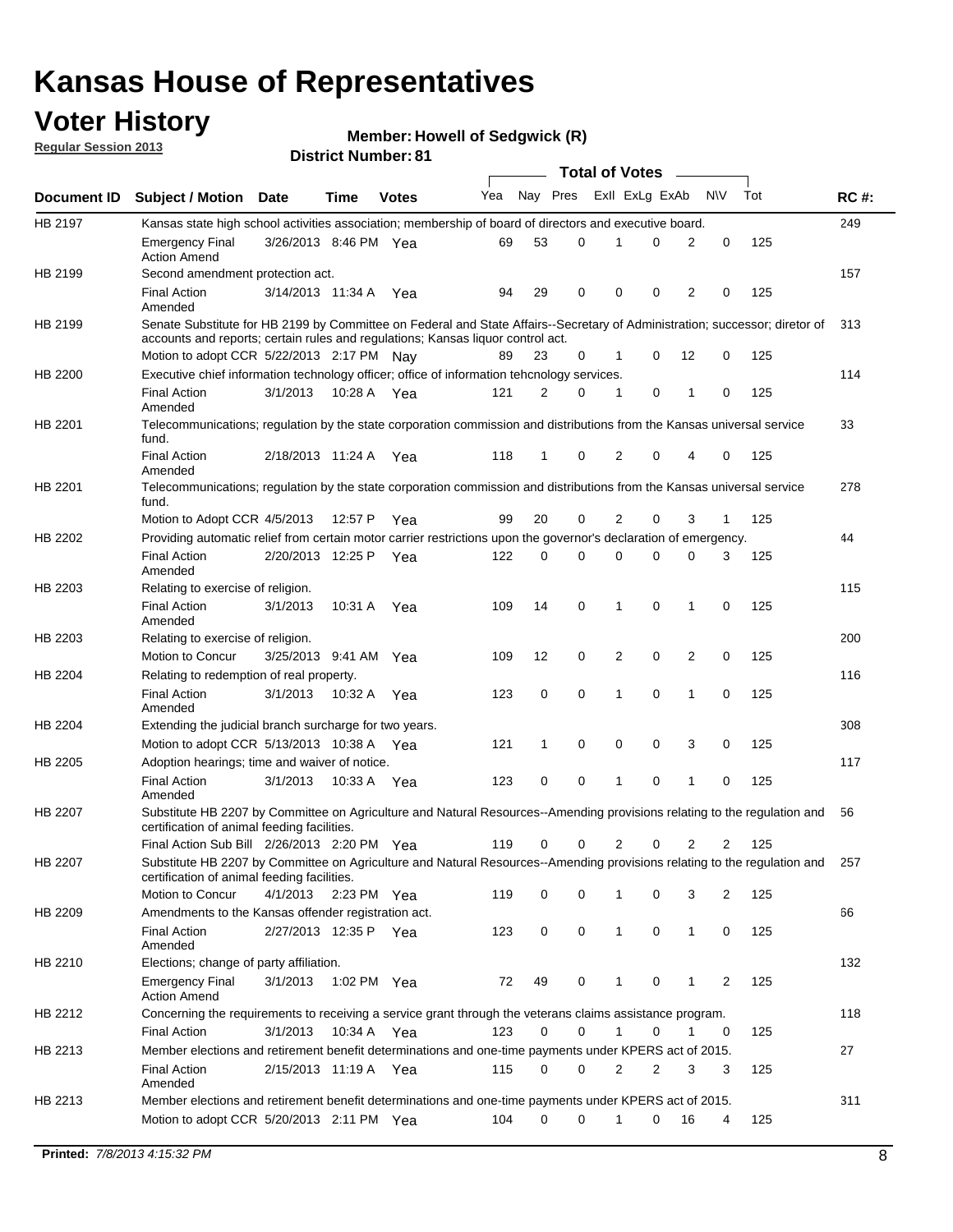## **Voter History**

**Member: Howell of Sedgwick (R)** 

**Regular Session 2013**

|             |                                                                                                                                                                                                       |                       |         |              |     |    |          | <b>Total of Votes</b> |   |                |           |     |             |
|-------------|-------------------------------------------------------------------------------------------------------------------------------------------------------------------------------------------------------|-----------------------|---------|--------------|-----|----|----------|-----------------------|---|----------------|-----------|-----|-------------|
| Document ID | <b>Subject / Motion</b>                                                                                                                                                                               | Date                  | Time    | <b>Votes</b> | Yea |    | Nay Pres | Exll ExLg ExAb        |   |                | <b>NV</b> | Tot | <b>RC#:</b> |
| HB 2216     | Repealing certain joint committees and amending related statutes; amending the joint committees on special claims against<br>the state.                                                               |                       |         |              |     |    |          |                       |   |                |           |     | 119         |
|             | <b>Final Action</b><br>Amended                                                                                                                                                                        | 3/1/2013              | 10:36 A | Yea          | 91  | 32 | 0        |                       | 0 | 1              | 0         | 125 |             |
| HB 2216     | Repealing certain joint committees and amending related statutes; amending the joint committees on special claims against<br>the state.                                                               |                       |         |              |     |    |          |                       |   |                |           |     | 323         |
|             | Motion to adopt CCR 6/2/2013                                                                                                                                                                          |                       | 12:18 A | Yea          | 81  | 28 | 0        | 1                     | 0 | 6              | 9         | 125 |             |
| HB 2217     | Creating the crime of female genital mutilation and setting the penalty.                                                                                                                              |                       |         |              |     |    |          |                       |   |                |           |     | 120         |
|             | <b>Final Action</b><br>Amended                                                                                                                                                                        | 3/1/2013              | 10:37 A | Yea          | 123 | 0  | 0        | 1                     | 0 | 1              | 0         | 125 |             |
| HB 2218     | Driving under the influence of alcohol or drugs; tests; implied consent; administrative hearings.                                                                                                     |                       |         |              |     |    |          |                       |   |                |           |     | 82          |
|             | <b>Final Action</b>                                                                                                                                                                                   | 2/28/2013 11:40 A Yea |         |              | 124 | 0  | 0        |                       | 0 | 0              | 0         | 125 |             |
| HB 2218     | Driving under the influence of alcohol or drugs; boating under the influence of alcohol or drugs; tests; implied consent;<br>administrative hearings; aggravated battery DUI.                         |                       |         |              |     |    |          |                       |   |                |           |     | 303         |
|             | Motion to adopt CCR 5/9/2013                                                                                                                                                                          |                       | 11:46 A | Yea          | 120 | 2  | 0        | 1                     | 0 | 1              | 1         | 125 |             |
| HB 2221     | Enacting the equal access act; school employees; professional employees organization.                                                                                                                 |                       |         |              |     |    |          |                       |   |                |           |     | 83          |
|             | <b>Final Action</b>                                                                                                                                                                                   | 2/28/2013 11:42 A Yea |         |              | 71  | 53 | 0        | 1                     | 0 | 0              | 0         | 125 |             |
| HB 2222     | School districts; bullying policies.                                                                                                                                                                  |                       |         |              |     |    |          |                       |   |                |           |     | 141         |
|             | <b>Emergency Final</b><br><b>Action Amend</b>                                                                                                                                                         | 3/1/2013              |         | 1:13 PM Yea  | 119 | 1  | 1        | -1                    | 0 | 1              | 2         | 125 |             |
| HB 2228     | Decreased employer payments to group insurance reserve fund for KPERS plan of death and long-term disability benefits<br>during fiscal years 2014 and 2015.                                           |                       |         |              |     |    |          |                       |   |                |           |     | 28          |
|             | <b>Final Action</b><br>Amended                                                                                                                                                                        | 2/15/2013 11:21 A     |         | Yea          | 115 | 0  | 0        | $\overline{2}$        | 2 | 3              | 3         | 125 |             |
| HB 2231     | Substitute HB 2231 by Committee on Appropriations - Appropriations for FY 2014, FY 2015, FY 2016, FY 2017 and FY 2018<br>for various state agencies; capital improvement projects.                    |                       |         |              |     |    |          |                       |   |                |           |     | 177         |
|             | Final Action Sub Bill 3/20/2013 10:29 A<br>Amended                                                                                                                                                    |                       |         | Yea          | 68  | 55 | 0        |                       | 0 | 1              | 0         | 125 |             |
| HB 2234     | Contracts between the Kansas turnpike authority and the Kansas department of transportation.                                                                                                          |                       |         |              |     |    |          |                       |   |                |           |     | 151         |
|             | <b>Final Action</b><br>Amended                                                                                                                                                                        | 3/11/2013 11:16 A     |         | Yea          | 81  | 41 | 0        | 0                     | 1 | 2              | 0         | 125 |             |
| HB 2234     | Naming the secretary of transportation as the director of operations of the Kansas turnpike authority; pertaining to certain<br>contracts between the authority and the department of transportation. |                       |         |              |     |    |          |                       |   |                |           |     | 299         |
|             | Motion to Adopt CCR 4/5/2013                                                                                                                                                                          |                       | 10:12 P | Yea          | 76  | 44 | 0        | 2                     | 0 | 2              | 1         | 125 |             |
| HB 2244     | Taxation of watercraft.                                                                                                                                                                               |                       |         |              |     |    |          |                       |   |                |           |     | 250         |
|             | <b>Emergency Final</b><br><b>Action Amend</b>                                                                                                                                                         | 3/26/2013 8:49 PM     |         | Yea          | 107 | 15 | 0        | 1                     | 0 | $\overline{2}$ | 0         | 125 |             |
| HB 2249     | City annexation of fire district land; double taxation; refund.                                                                                                                                       |                       |         |              |     |    |          |                       |   |                |           |     | 121         |
|             | <b>Final Action</b><br>Amended                                                                                                                                                                        | 3/1/2013              | 10:39 A | Yea          | 101 | 22 | 0        | $\mathbf{1}$          | 0 | 1              | 0         | 125 |             |
| HB 2249     | Certain property issues; fire districts; historic preservation; solid waste.                                                                                                                          |                       |         |              |     |    |          |                       |   |                |           |     | 310         |
|             | Motion to Adopt CCR 5/17/2013 10:25 A Yea                                                                                                                                                             |                       |         |              | 92  | 18 | 0        | 1                     | 0 | 14             | 0         | 125 |             |
| HB 2252     | Eliminating the statute of limitations for prosecutions of rape and aggravated criminal sodomy.                                                                                                       |                       |         |              |     |    |          |                       |   |                |           |     | 122         |
|             | <b>Final Action</b><br>Amended                                                                                                                                                                        | 3/1/2013              |         | 10:40 A Yea  | 123 | 0  | 0        | 1                     | 0 | 1              | 0         | 125 |             |
| HB 2253     | Abortion; prohibiting funding for abortion services; amending late-term abortion and woman's- right-to-know statutes.                                                                                 |                       |         |              |     |    |          |                       |   |                |           |     | 178         |
|             | <b>Final Action</b><br>Amended                                                                                                                                                                        | 3/20/2013 10:31 A Yea |         |              | 92  | 31 | 0        | $\mathbf{1}$          | 0 | 1              | 0         | 125 |             |
| HB 2253     | Abortion; prohibiting funding for abortion services; amending late-term abortion and woman's- right-to-know statutes.                                                                                 |                       |         |              |     |    |          |                       |   |                |           |     | 301         |
|             | Motion to Adopt CCR 4/5/2013                                                                                                                                                                          |                       |         | 10:34 P Yea  | 90  | 30 | 0        | 2                     | 0 | 2              | 1         | 125 |             |
| HB 2255     | Economic development; investments in telecommunications machinery and equipment.                                                                                                                      |                       |         |              |     |    |          |                       |   |                |           |     | 142         |
|             | EFA Sub Bill<br>Amended                                                                                                                                                                               | 3/1/2013              |         | 1:15 PM Yea  | 116 | 5  | 0        | 1                     | 0 | $\mathbf{1}$   | 2         | 125 |             |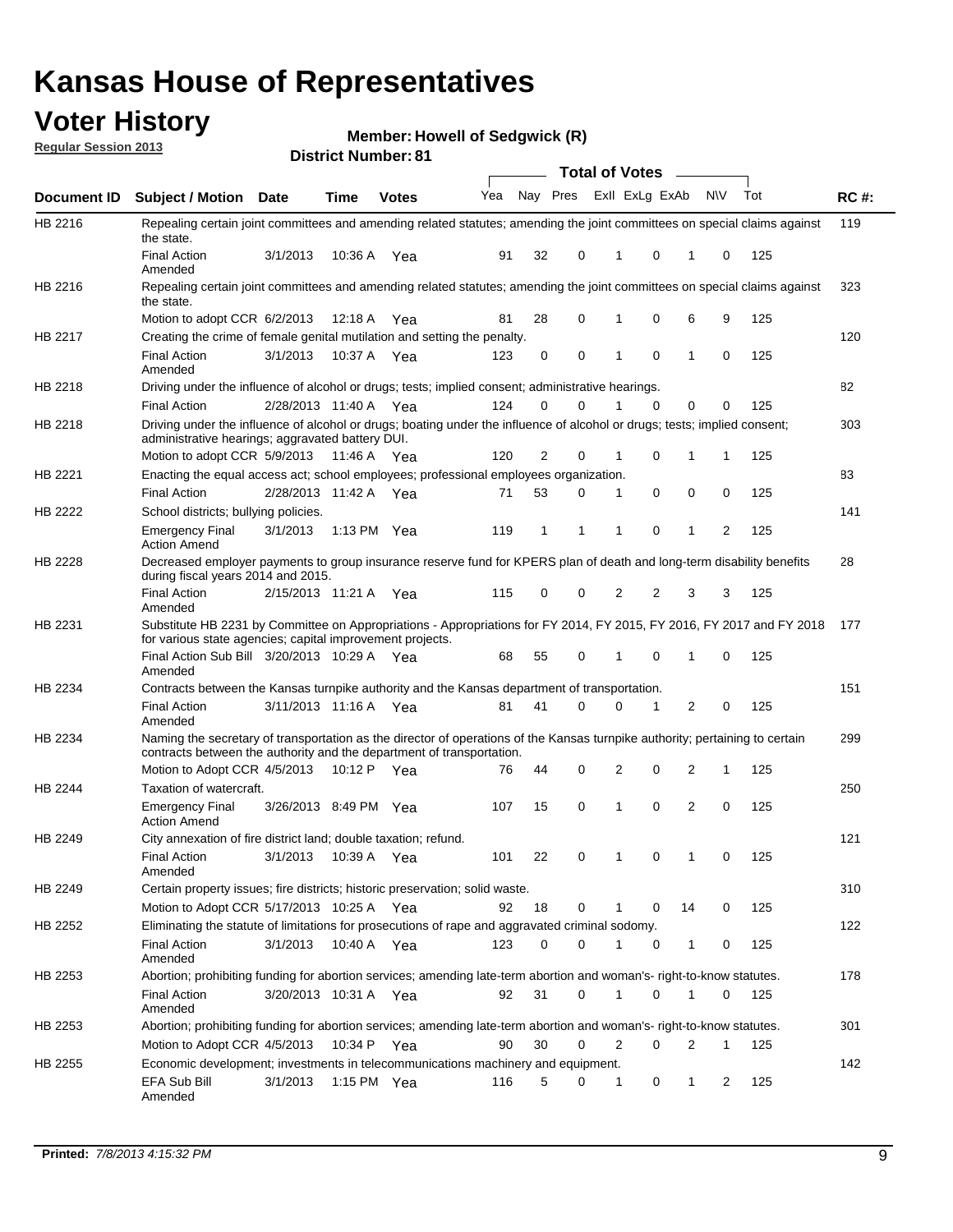## **Voter History**

**Member: Howell of Sedgwick (R)** 

**Regular Session 2013**

|                    |                                                                                                                                                                                       |                       | ו ט . וסטווואר ועוווסוע |              |     |                         |             | <b>Total of Votes</b> |              | $\sim$         |              |     |             |
|--------------------|---------------------------------------------------------------------------------------------------------------------------------------------------------------------------------------|-----------------------|-------------------------|--------------|-----|-------------------------|-------------|-----------------------|--------------|----------------|--------------|-----|-------------|
| <b>Document ID</b> | <b>Subject / Motion</b>                                                                                                                                                               | Date                  | Time                    | <b>Votes</b> | Yea | Nay Pres Exll ExLg ExAb |             |                       |              |                | N\V          | Tot | <b>RC#:</b> |
| HB 2259            | Domestic relations; relating to dissolution of marriage;                                                                                                                              |                       |                         |              |     |                         |             |                       |              |                |              |     | 58          |
|                    | <b>Final Action</b>                                                                                                                                                                   | 2/27/2013 12:12 P     |                         | Yea          | 123 | 0                       | 0           | 1                     | 0            | 1              | $\Omega$     | 125 |             |
| HB 2261            | Authorizing the expenditure of unencumbered balances held by school district; removing the cap for contingency reserve<br>fund.                                                       |                       |                         |              |     |                         |             |                       |              |                |              |     | 48          |
|                    | <b>Final Action</b><br>Amended                                                                                                                                                        | 2/25/2013 12:13 P     |                         | Yea          | 120 | 0                       | 0           | 0                     | 0            | 0              | 5            | 125 |             |
| HB 2261            | School districts; expenditure of unencumbered bala ces; removing the cap for contingency reserve fund; establishing celebrate 305<br>freedom week; bullying policies. ies.            |                       |                         |              |     |                         |             |                       |              |                |              |     |             |
|                    | Motion to adopt CCR 5/9/2013                                                                                                                                                          |                       | 2:25 PM Yea             |              | 119 | 1                       | 0           |                       | 0            | 4              | 0            | 125 |             |
| HB 2262            | Substitute HB 2262 by Committee on Appropriations - Amending the percentage amount that is deposited into the oil and gas 210<br>valuation depletion trust fund from 12.41% to 8.25%. |                       |                         |              |     |                         |             |                       |              |                |              |     |             |
|                    | Final Action Sub Bill 3/26/2013 9:58 AM Yea                                                                                                                                           |                       |                         |              | 96  | 23                      | 0           |                       | 0            | 5              | 0            | 125 |             |
| HB 2267            | Income tax, credits, high performance incentive program; subtraction modifications, certain expenses related to living dinor<br>organ donations.                                      |                       |                         |              |     |                         |             |                       |              |                |              |     | 252         |
|                    | <b>Emergency Final</b><br><b>Action Amend</b>                                                                                                                                         | 3/26/2013 8:52 PM Yea |                         |              | 106 | 16                      | 0           | 1                     | 0            | $\overline{2}$ | 0            | 125 |             |
| HB 2269            | John Bower memorial highway.                                                                                                                                                          |                       |                         |              |     |                         |             |                       |              |                |              |     | 84          |
|                    | <b>Final Action</b><br>Amended                                                                                                                                                        | 2/28/2013 11:44 A     |                         | Nay          | 114 | 10                      | 0           | 1                     | 0            | 0              | 0            | 125 |             |
| HB 2272            | Exempting IRB-purchased property from property taxatin without state ownerhsip requirement.                                                                                           |                       |                         |              |     |                         |             |                       |              |                |              |     | 123         |
|                    | <b>Final Action</b>                                                                                                                                                                   | 3/1/2013              | 10:41 A                 | Yea          | 123 | 0                       | 0           | 1                     | 0            | $\mathbf{1}$   | 0            | 125 |             |
| HB 2278            | Creating a penalty enhancement for the theft or burglary of a firearm.                                                                                                                |                       |                         |              |     |                         |             |                       |              |                |              |     | 135         |
|                    | <b>Emergency Final</b><br><b>Action Amend</b>                                                                                                                                         | 3/1/2013              | 1:06 PM Yea             |              | 117 | 4                       | $\mathbf 0$ | $\mathbf 1$           | $\Omega$     | 1              | 2            | 125 |             |
| HB 2280            | School districts; establishing celebrate freedom week and related curriculum.                                                                                                         |                       |                         |              |     |                         |             |                       |              |                |              |     | 140         |
|                    | <b>Emergency Final</b><br><b>Action Amend</b>                                                                                                                                         | 3/1/2013              | 1:12 PM Yea             |              | 95  | 25                      | 1           | 1                     | 0            | 1              | 2            | 125 |             |
| HB 2294            | Kansas uniform securities act.                                                                                                                                                        |                       |                         |              |     |                         |             |                       |              |                |              |     | 124         |
|                    | <b>Final Action</b>                                                                                                                                                                   | 3/1/2013              | 10:42 A Yea             |              | 123 | 0                       | 0           | 1                     | $\mathbf 0$  | 1              | 0            | 125 |             |
| HB 2296            | Campaign finance; permitted uses of campaign funds.                                                                                                                                   |                       |                         |              |     |                         |             |                       |              |                |              |     | 148         |
|                    | <b>Final Action</b>                                                                                                                                                                   | 3/8/2013              | 11:12 A Yea             |              | 120 | $\mathbf{1}$            | 0           | 0                     | $\mathbf{1}$ | $\overline{2}$ | $\mathbf{1}$ | 125 |             |
| HB 2298            | Amending the crimes of interference with law enforcement and giving a false alarm.                                                                                                    |                       |                         |              |     |                         |             |                       |              |                |              |     | 136         |
|                    | <b>Emergency Final</b><br>Action                                                                                                                                                      | 3/1/2013              | 1:07 PM Yea             |              | 121 | 0                       | 0           | 1                     | 0            | $\mathbf{1}$   | 2            | 125 |             |
| HB 2302            | Relating to drug screening, criminal history record check and fingerprinting of certain persons and employees.                                                                        |                       |                         |              |     |                         |             |                       |              |                |              |     | 85          |
|                    | <b>Final Action</b><br>Amended                                                                                                                                                        | 2/28/2013 11:45 A Yea |                         |              | 124 | 0                       | $\Omega$    | 1                     | 0            | 0              | $\mathbf 0$  | 125 |             |
| HB 2303            | Relating to drivier's license fees; driving under the influence equipment fund.                                                                                                       |                       |                         |              |     |                         |             |                       |              |                |              |     | 125         |
|                    | <b>Final Action</b><br>Amended                                                                                                                                                        | 3/1/2013              | 10:44 A                 | Yea          | 113 | 10                      | 0           | $\mathbf 1$           | 0            | 1              | 0            | 125 |             |
| HB 2305            | Kansas storage tank act and containment of underground storage tanks.                                                                                                                 |                       |                         |              |     |                         |             |                       |              |                |              |     | 126         |
|                    | <b>Final Action</b>                                                                                                                                                                   | 3/1/2013              | 10:45 A                 | Yea          | 123 | 0                       | 0           | 1                     | 0            | 1              | 0            | 125 |             |
| HB 2305            | Kansas storage tank act and containment of underground storage tanks.                                                                                                                 |                       |                         |              |     |                         |             |                       |              |                |              |     | 197         |
|                    | Motion to Concur                                                                                                                                                                      | 3/22/2013 11:36 A     |                         | Yea          | 119 | 0                       | 0           | 2                     | 0            | 3              | $\mathbf{1}$ | 125 |             |
| HB 2311            | Increasing delinquent registration fees.                                                                                                                                              |                       |                         |              |     |                         |             |                       |              |                |              |     | 127         |
|                    | <b>Final Action</b>                                                                                                                                                                   | 3/1/2013              | 10:50 A                 | Nay          | 24  | 99                      | 0           | $\mathbf{1}$          | 0            | $\mathbf{1}$   | 0            | 125 |             |
| HB 2312            | Kansas uninsurable health insurance plan; increase in life time limit.                                                                                                                |                       |                         |              |     |                         |             |                       |              |                |              |     | 95          |
|                    | <b>Final Action</b>                                                                                                                                                                   | 3/1/2013              | 9:53 AM Yea             |              | 123 | 0                       | 0           | 1                     | 0            | 1              | 0            | 125 |             |
| HB 2318            | Authorizing use of motorcycle headlamp modulation systems and side lamps.                                                                                                             |                       |                         |              |     |                         |             |                       |              |                |              |     | 128         |
|                    | <b>Final Action</b><br>Amended                                                                                                                                                        | 3/1/2013              | 10:52 A Yea             |              | 123 | 0                       | 0           | 1                     | 0            | 1              | 0            | 125 |             |
| HB 2318            | Authorizing use of motorcycle headlamp modulation systems and side lamps.                                                                                                             |                       |                         |              |     |                         |             |                       |              |                |              |     | 201         |
|                    | Motion to Concur                                                                                                                                                                      | 3/25/2013 9:44 AM Yea |                         |              | 121 | 0                       | 0           | 2                     | 0            | $\overline{2}$ | 0            | 125 |             |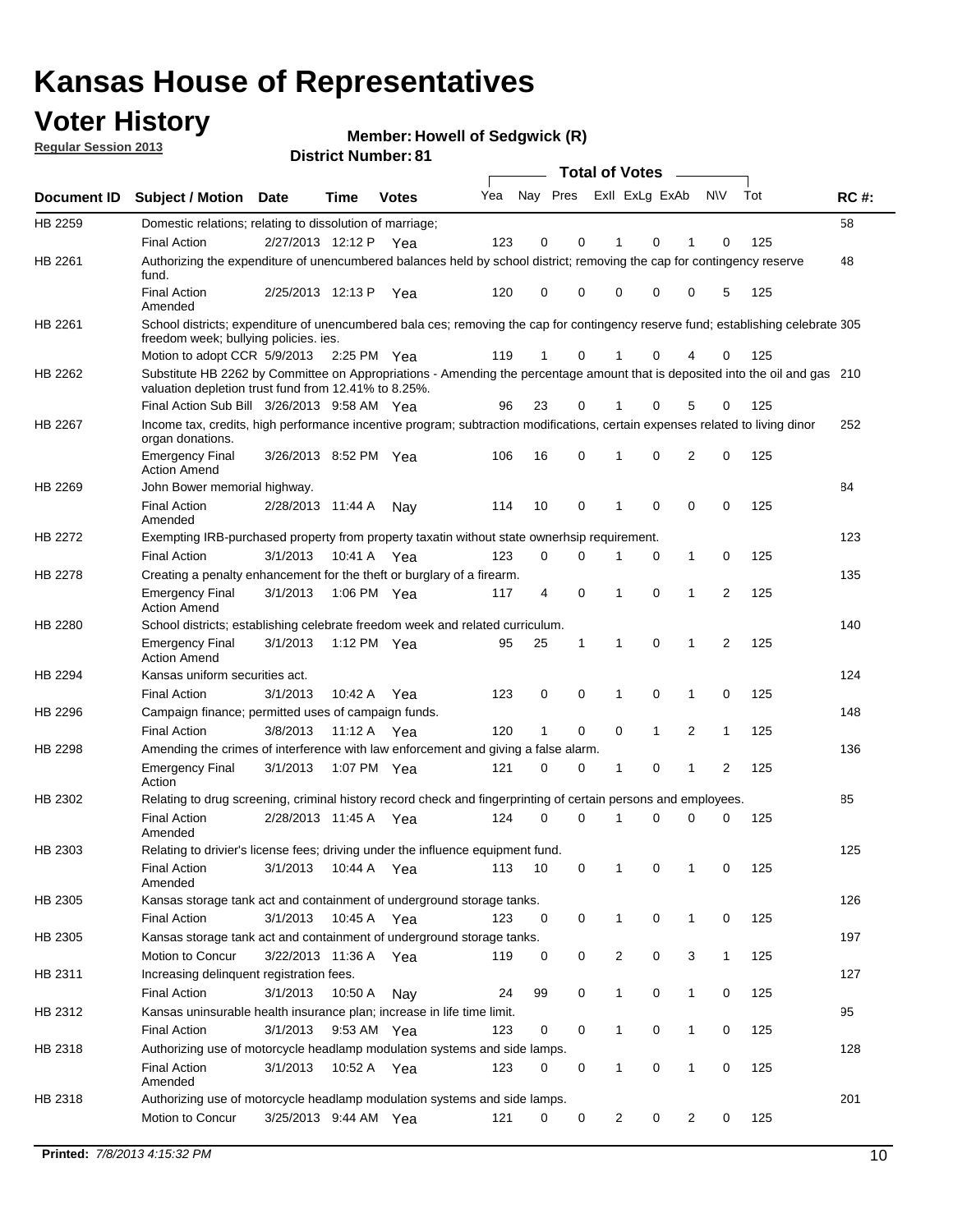## **Voter History**

**Member: Howell of Sedgwick (R)** 

**Regular Session 2013**

|             |                                                                                                                                                                                             |                       |             |               |     |             |             | <b>Total of Votes</b> |   |                |           |     |             |
|-------------|---------------------------------------------------------------------------------------------------------------------------------------------------------------------------------------------|-----------------------|-------------|---------------|-----|-------------|-------------|-----------------------|---|----------------|-----------|-----|-------------|
| Document ID | <b>Subject / Motion</b>                                                                                                                                                                     | <b>Date</b>           | Time        | <b>Votes</b>  | Yea | Nay Pres    |             | Exll ExLg ExAb        |   |                | <b>NV</b> | Tot | <b>RC#:</b> |
| HB 2319     | Creating the coalition of innovative districts act.                                                                                                                                         |                       |             |               |     |             |             |                       |   |                |           |     | 149         |
|             | <b>Final Action</b><br>Amended                                                                                                                                                              | 3/8/2013              | 11:17 A     | Yea           | 74  | 47          | 0           | 0                     | 1 | 3              | 0         | 125 |             |
| HB 2319     | Creating the coalition of innovative districts act.                                                                                                                                         |                       |             |               |     |             |             |                       |   |                |           |     | 279         |
|             | Motion to Adopt CCR 4/5/2013                                                                                                                                                                |                       |             | 1:03 PM Yea   | 71  | 47          | 0           | 2                     | 0 | 3              | 2         | 125 |             |
| HB 2322     | Relating to the division of health of the department of health and environment.                                                                                                             |                       |             |               |     |             |             |                       |   |                |           |     | 86          |
|             | <b>Final Action</b>                                                                                                                                                                         | 2/28/2013 11:46 A Yea |             |               | 118 | 6           | 0           | 1                     | 0 | 0              | 0         | 125 |             |
|             | Amended                                                                                                                                                                                     |                       |             |               |     |             |             |                       |   |                |           |     |             |
| HB 2326     | VoIP and IP enabled services.                                                                                                                                                               |                       |             |               |     |             |             |                       |   |                |           |     | 129         |
|             | <b>Final Action</b><br>Amended                                                                                                                                                              | 3/1/2013              | 10.53 A     | Yea           | 123 | $\mathbf 0$ | 0           | $\mathbf{1}$          | 0 | 1              | 0         | 125 |             |
| HB 2338     | Courts; docket fees.                                                                                                                                                                        |                       |             |               |     |             |             |                       |   |                |           |     | 211         |
|             | <b>Final Action</b><br>Amended                                                                                                                                                              | 3/26/2013 10:00 A     |             | Yea           | 67  | 52          | 0           | $\mathbf 1$           | 0 | 5              | 0         | 125 |             |
| HB 2339     | Allowing insurers to return premiums to a policyholder separate from the notice of an adverse underwriting decision.                                                                        |                       |             |               |     |             |             |                       |   |                |           |     | 67          |
|             | <b>Final Action</b>                                                                                                                                                                         | 2/28/2013 11:16 A Yea |             |               | 124 | 0           | 0           |                       | 0 | 0              | 0         | 125 |             |
| HB 2339     | Combining life insurance with certain additional health related riders, insurance agents-lines of insurance, health insurance for 287<br>certain firefighters and law enforcement officers. |                       |             |               |     |             |             |                       |   |                |           |     |             |
|             | Motion to Adopt CCR 4/5/2013 7:15 PM Yea                                                                                                                                                    |                       |             |               | 116 | 4           | 0           | 2                     | 0 | 2              | -1        | 125 |             |
| HB 2343     | Relating to the secretary of health and environment; office of laboratory services.                                                                                                         |                       |             |               |     |             |             |                       |   |                |           |     | 130         |
|             | <b>Final Action</b>                                                                                                                                                                         | 3/1/2013              | 10:54 A Yea |               | 89  | 34          | 0           | 1                     | 0 | $\mathbf{1}$   | 0         | 125 |             |
| HB 2349     | School districts; audit by legislative post audit committee.                                                                                                                                |                       |             |               |     |             |             |                       |   |                |           |     | 87          |
|             | <b>Final Action</b><br>Amended                                                                                                                                                              | 2/28/2013 11:48 A Yea |             |               | 120 | 4           | $\mathbf 0$ | $\mathbf{1}$          | 0 | $\mathbf 0$    | 0         | 125 |             |
| HB 2349     | School districts; audit by legislative post audit committee.                                                                                                                                |                       |             |               |     |             |             |                       |   |                |           |     | 291         |
|             | Motion to Concur                                                                                                                                                                            | 4/5/2013              |             | 7:55 PM Yea   | 118 | 2           | 0           | 2                     | 0 | 2              | 1         | 125 |             |
| HB 2352     | Maximum benefits increased for certain members of the Kansas police and firemen's retirement system.                                                                                        |                       |             |               |     |             |             |                       |   |                |           |     | 88          |
|             | <b>Final Action</b>                                                                                                                                                                         | 2/28/2013 11:49 A     |             | Yea           | 124 | 0           | 0           | 1                     | 0 | 0              | 0         | 125 |             |
| HB 2353     | Adding certain controlled substances as schedule I drugs.                                                                                                                                   |                       |             |               |     |             |             |                       |   |                |           |     | 138         |
|             | Emergency Final<br>Action                                                                                                                                                                   | 3/1/2013              |             | 1:09 PM Yea   | 121 | 0           | 0           | $\mathbf{1}$          | 0 | 1              | 2         | 125 |             |
| HB 2357     | 242nd engineer company ae" KS army national guard ae" membrial highway.                                                                                                                     |                       |             |               |     |             |             |                       |   |                |           |     | 96          |
|             | <b>Final Action</b>                                                                                                                                                                         | 3/1/2013              |             | 9:54 AM Yea   | 123 | 0           | 0           | 1                     | 0 | 1              | 0         | 125 |             |
| HB 2357     | 242nd engineer company-KS army national guard- highway.                                                                                                                                     |                       |             |               |     |             |             |                       |   |                |           |     | 202         |
|             | Motion to Concur                                                                                                                                                                            | 3/25/2013 9:47 AM Yea |             |               | 121 | $\mathbf 0$ | $\mathbf 0$ | 2                     | 0 | $\overline{2}$ | 0         | 125 |             |
| HB 2363     | Exempting certain aggregate mining operations from department of health and environment regulations.                                                                                        |                       |             |               |     |             |             |                       |   |                |           |     | 131         |
|             | <b>Final Action</b><br>Amended                                                                                                                                                              | 3/1/2013              | 10:56 A     | Yea           | 123 | 0           | 0           | 1                     | 0 | 1              | 0         | 125 |             |
| HB 2363     | Water; wastewater regulations for sand and gravel; streams, dams and water obstructions.                                                                                                    |                       |             |               |     |             |             |                       |   |                |           |     | 280         |
|             | Motion to Adopt CCR 4/5/2013                                                                                                                                                                |                       |             | 1:10 PM $Yea$ | 119 | 0           | 0           | 2                     | 0 | 3              | 1         | 125 |             |
| HB 2368     | Relating to the governor's mental health services planning council.                                                                                                                         |                       |             |               |     |             |             |                       |   |                |           |     | 137         |
|             | Emergency Final<br><b>Action Amend</b>                                                                                                                                                      | 3/1/2013              |             | 1:08 PM Yea   | 121 | 0           | 0           | 1                     | 0 | $\mathbf{1}$   | 2         | 125 |             |
| HB 2377     | Relating to court fees and costs; judicial branch surcharge fund.                                                                                                                           |                       |             |               |     |             |             |                       |   |                |           |     | 212         |
|             | <b>Final Action</b>                                                                                                                                                                         | 3/26/2013 10:01 A Yea |             |               | 118 | 1           | 0           |                       | 0 | 5              | 0         | 125 |             |
| HB 2378     | Sales tax exemption for sales of certain machinery and equipment used for surface mining activities.                                                                                        |                       |             |               |     |             |             |                       |   |                |           |     | 251         |
|             | Emergency Final<br><b>Action Amend</b>                                                                                                                                                      | 3/26/2013 8:51 PM Yea |             |               | 104 | 18          | 0           | 1                     | 0 | 2              | 0         | 125 |             |
| HB 2381     | Election campaign finance; removing certain limitations to contributions made during legislative sessions.                                                                                  |                       |             |               |     |             |             |                       |   |                |           |     | 198         |
|             | <b>Final Action</b>                                                                                                                                                                         | 3/25/2013 9:30 AM Yea |             |               | 100 | 21          | 0           | 2                     | 0 | 2              | 0         | 125 |             |
| HB 2387     | Amended<br>Clarifying that felony murder is not a lesser included offense of capital murder.                                                                                                |                       |             |               |     |             |             |                       |   |                |           |     | 213         |
|             | <b>Final Action</b>                                                                                                                                                                         | 3/26/2013 10:02 A     |             |               |     |             |             |                       |   |                |           | 125 |             |
|             |                                                                                                                                                                                             |                       |             | Yea           | 117 | 2           | 0           | 1                     | 0 | 5              | 0         |     |             |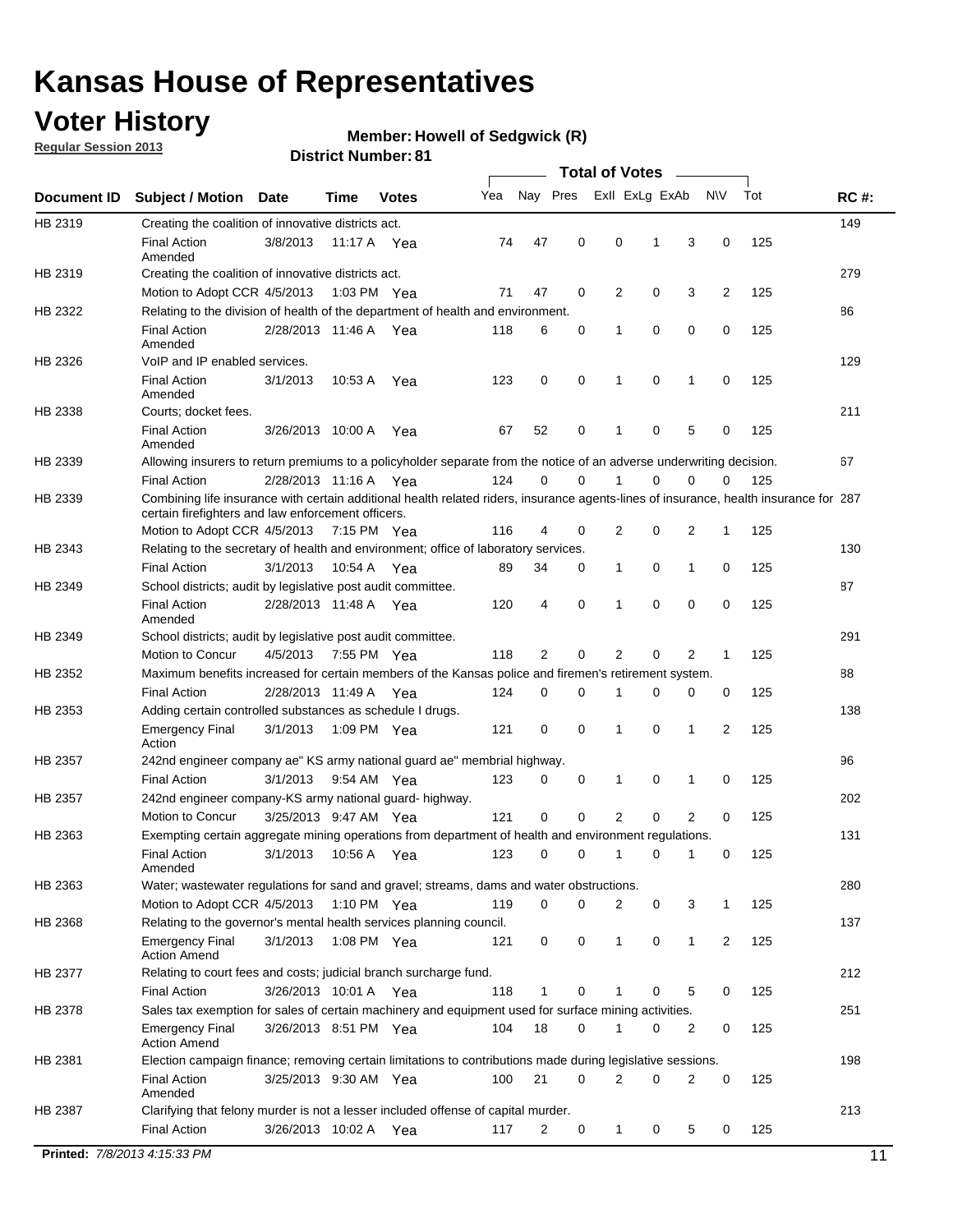## **Voter History**

**Member: Howell of Sedgwick (R)** 

**Regular Session 2013**

| Document ID     |                                                                                                                                                                                                                                                                           |                       |             |              |     | <b>Total of Votes</b> |          |                |   |   |              |     |             |  |  |  |  |  |  |  |  |
|-----------------|---------------------------------------------------------------------------------------------------------------------------------------------------------------------------------------------------------------------------------------------------------------------------|-----------------------|-------------|--------------|-----|-----------------------|----------|----------------|---|---|--------------|-----|-------------|--|--|--|--|--|--|--|--|
|                 | Subject / Motion Date                                                                                                                                                                                                                                                     |                       | Time        | <b>Votes</b> | Yea | Nay Pres              |          | Exll ExLg ExAb |   |   | <b>NV</b>    | Tot | <b>RC#:</b> |  |  |  |  |  |  |  |  |
| HB 2389         | Capital murder; notice of intent to seek the death penalty.                                                                                                                                                                                                               |                       |             |              |     |                       |          |                |   |   |              |     | 214         |  |  |  |  |  |  |  |  |
|                 | <b>Final Action</b>                                                                                                                                                                                                                                                       | 3/26/2013 10:03 A     |             | Yea          | 118 | 1                     | 0        | 1              | 0 | 5 | 0            | 125 |             |  |  |  |  |  |  |  |  |
| HB 2391         | School finance; amount of tax levy authorized to finance ancillary school facilities.                                                                                                                                                                                     |                       |             |              |     |                       |          |                |   |   |              |     | 237         |  |  |  |  |  |  |  |  |
|                 | <b>Emergency Final</b><br><b>Action Amend</b>                                                                                                                                                                                                                             | 3/26/2013 8:30 PM Yea |             |              | 64  | 57                    | 0        | 1              | 0 | 2 | 1            | 125 |             |  |  |  |  |  |  |  |  |
| HB 2391         | Senate Substitute for HB 2391 by Committee on Ways and Means - Creating the joint committee on uniform educational<br>standards oversight.                                                                                                                                |                       |             |              |     |                       |          |                |   |   |              |     | 321         |  |  |  |  |  |  |  |  |
|                 | Sub Motion to Concur 6/1/2013                                                                                                                                                                                                                                             |                       | 10:06 P     | Yea          | 55  | 58                    | 0        | 0              | 0 | 6 | 6            | 125 |             |  |  |  |  |  |  |  |  |
| HB 2396         | Allowing the secretary of administration to identify state owned real property as surplus property and establishing an appeals 253<br>process of such identification; also amending procedures for the disposition of state surplus real estate.<br>3/26/2013 8:53 PM Yea |                       |             |              |     |                       |          |                |   |   |              |     |             |  |  |  |  |  |  |  |  |
|                 | <b>Emergency Final</b><br>Action Amend                                                                                                                                                                                                                                    |                       |             |              | 122 | 0                     | 0        |                | 0 | 2 | 0            | 125 |             |  |  |  |  |  |  |  |  |
| HB 2403         | Issuing \$1,500,000,000 of pension obligation bonds to finance a portion of the unfunded actuarial liability of KPERS.                                                                                                                                                    |                       |             |              |     |                       |          |                |   |   |              |     | 236         |  |  |  |  |  |  |  |  |
|                 | <b>Final Action</b><br>Amended                                                                                                                                                                                                                                            | 3/26/2013 8:29 PM Nay |             |              | 73  | 49                    | 0        | 1              | 0 | 2 | 0            | 125 |             |  |  |  |  |  |  |  |  |
| <b>HCR 5014</b> | Urging approval of the Presidential Permit application allowing the construction and operation of the TransCanada Keystone<br>XL Pipeline.                                                                                                                                |                       |             |              |     |                       |          |                |   |   |              |     | 215         |  |  |  |  |  |  |  |  |
|                 | <b>Final Action</b>                                                                                                                                                                                                                                                       | 3/26/2013 10:05 A     |             | Yea          | 108 | 11                    | 0        |                | 0 | 5 | 0            | 125 |             |  |  |  |  |  |  |  |  |
| HR 6004         | Rules of House of Representatives, permanent rules of the 2013-2014 biennium.                                                                                                                                                                                             |                       |             |              |     |                       |          |                |   |   |              |     | 4           |  |  |  |  |  |  |  |  |
|                 | <b>Final Action</b><br>Amended                                                                                                                                                                                                                                            | 1/28/2013 11:09 A     |             | Yea          | 82  | 40                    | 0        | 0              | 0 | 3 | 0            | 125 |             |  |  |  |  |  |  |  |  |
| SB 1            | Legislative Post Audit; periodic audits of the State treasurer and the pooled money investment board.                                                                                                                                                                     |                       |             |              |     |                       |          |                |   |   |              |     | 216         |  |  |  |  |  |  |  |  |
|                 | <b>Final Action</b><br>Amended                                                                                                                                                                                                                                            | 3/26/2013 10:06 A     |             | Yea          | 118 | 1                     | 0        | 1              | 0 | 5 | 0            | 125 |             |  |  |  |  |  |  |  |  |
| SB 16           | Kansas racketeer influenced and corrupt organization act, criminal street gangs.                                                                                                                                                                                          |                       |             |              |     |                       |          |                |   |   |              |     | 217         |  |  |  |  |  |  |  |  |
|                 | <b>Final Action</b><br>Amended                                                                                                                                                                                                                                            | 3/26/2013 10:12 A Yea |             |              | 74  | 45                    | 0        | 1              | 0 | 5 | 0            | 125 |             |  |  |  |  |  |  |  |  |
| SB 20           | Civil procedure; temporary restraining orders and poverty affidavits.                                                                                                                                                                                                     |                       |             |              |     |                       |          |                |   |   |              |     | 190         |  |  |  |  |  |  |  |  |
|                 | <b>Final Action</b><br>Amended                                                                                                                                                                                                                                            | 3/22/2013 11:15 A     |             | Yea          | 119 | 0                     | 0        | 2              | 0 | 3 | 1            | 125 |             |  |  |  |  |  |  |  |  |
| SB 20           | Civil procedure; temporary restraining orders and poverty affidavits.                                                                                                                                                                                                     |                       |             |              |     |                       |          |                |   |   |              |     | 304         |  |  |  |  |  |  |  |  |
|                 | Motion to adopt CCR 5/9/2013                                                                                                                                                                                                                                              |                       | 2:21 PM Yea |              | 119 | $\mathbf{1}$          | 0        | 1              | 0 | 4 | 0            | 125 |             |  |  |  |  |  |  |  |  |
| SB 21           | Firearms; criminal possession of a firearm; expungement; personal and family protection act.                                                                                                                                                                              |                       |             |              |     |                       |          |                |   |   |              |     | 255         |  |  |  |  |  |  |  |  |
|                 | <b>Emergency Final</b><br>Action                                                                                                                                                                                                                                          | 3/26/2013 8:56 PM Yea |             |              | 119 | 3                     | 0        |                | 0 | 2 | 0            | 125 |             |  |  |  |  |  |  |  |  |
| SB 23           | Continuation of statewide tax levy for public schools.                                                                                                                                                                                                                    |                       |             |              |     |                       |          |                |   |   |              |     | 243         |  |  |  |  |  |  |  |  |
|                 | <b>Emergency Final</b><br><b>Action Amend</b>                                                                                                                                                                                                                             | 3/26/2013 8:38 PM Yea |             |              | 122 | 0                     | 0        | 1              | 0 | 2 | 0            | 125 |             |  |  |  |  |  |  |  |  |
| <b>SB 23</b>    | School districts; sttewide tax levy for public schools; school finance amendments.                                                                                                                                                                                        |                       |             |              |     |                       |          |                |   |   |              |     | 296         |  |  |  |  |  |  |  |  |
|                 | Motion to Adopt CCR 4/5/2013 9:32 PM Yea                                                                                                                                                                                                                                  |                       |             |              | 119 | 1                     | 0        | 2              | 0 | 2 | 1            | 125 |             |  |  |  |  |  |  |  |  |
| <b>SB 24</b>    | Insurance - Risk-based capital requirements for property, casualty and life insurance companies.                                                                                                                                                                          |                       |             |              |     |                       |          |                |   |   |              |     | 204         |  |  |  |  |  |  |  |  |
|                 | <b>Final Action</b>                                                                                                                                                                                                                                                       | 3/26/2013 9:50 AM Yea |             |              | 119 | 0                     | 0        |                | 0 | 5 | 0            | 125 |             |  |  |  |  |  |  |  |  |
| SB 25           | Insurance-Risk-based capital requirements for health organizations.                                                                                                                                                                                                       |                       |             |              |     |                       |          |                |   |   |              |     | 205         |  |  |  |  |  |  |  |  |
|                 | <b>Final Action</b>                                                                                                                                                                                                                                                       | 3/26/2013 9:51 AM Yea |             |              | 119 | 0                     | 0        | 1              | 0 | 5 | 0            | 125 |             |  |  |  |  |  |  |  |  |
| SB 27           | Eligibility of students under the military service scholarship program act.                                                                                                                                                                                               |                       |             |              |     |                       |          |                |   |   |              |     | 166         |  |  |  |  |  |  |  |  |
|                 | <b>Final Action</b><br>Amended                                                                                                                                                                                                                                            | 3/19/2013 10:35 A Yea |             |              | 123 | 0                     | 0        |                | 0 | 1 | 0            | 125 |             |  |  |  |  |  |  |  |  |
| SB 28           | Authorizing the division of emergency management within the adjutant general's department to accept certain real property.                                                                                                                                                |                       |             |              |     |                       |          |                |   |   |              |     | 184         |  |  |  |  |  |  |  |  |
|                 | <b>Final Action</b>                                                                                                                                                                                                                                                       | 3/21/2013 11:22 A Yea |             |              | 121 | 0                     | $\Omega$ | 1              | 0 | 3 | $\Omega$     | 125 |             |  |  |  |  |  |  |  |  |
| SB 37           | Kansas home inspectors professional competence and financial responsibility act.                                                                                                                                                                                          |                       |             |              |     |                       |          |                |   |   |              |     | 218         |  |  |  |  |  |  |  |  |
|                 | <b>Final Action</b>                                                                                                                                                                                                                                                       | 3/26/2013 10:14 A Yea |             |              | 102 | 17                    | 0        | 1              | 0 | 5 | 0            | 125 |             |  |  |  |  |  |  |  |  |
| SB 51           | Health insurance coverage for bankers association.                                                                                                                                                                                                                        |                       |             |              |     |                       |          |                |   |   |              |     | 189         |  |  |  |  |  |  |  |  |
|                 | <b>Final Action</b>                                                                                                                                                                                                                                                       | 3/22/2013 11:14 A Yea |             |              | 119 | 0                     | 0        | $\overline{2}$ | 0 | 3 | $\mathbf{1}$ | 125 |             |  |  |  |  |  |  |  |  |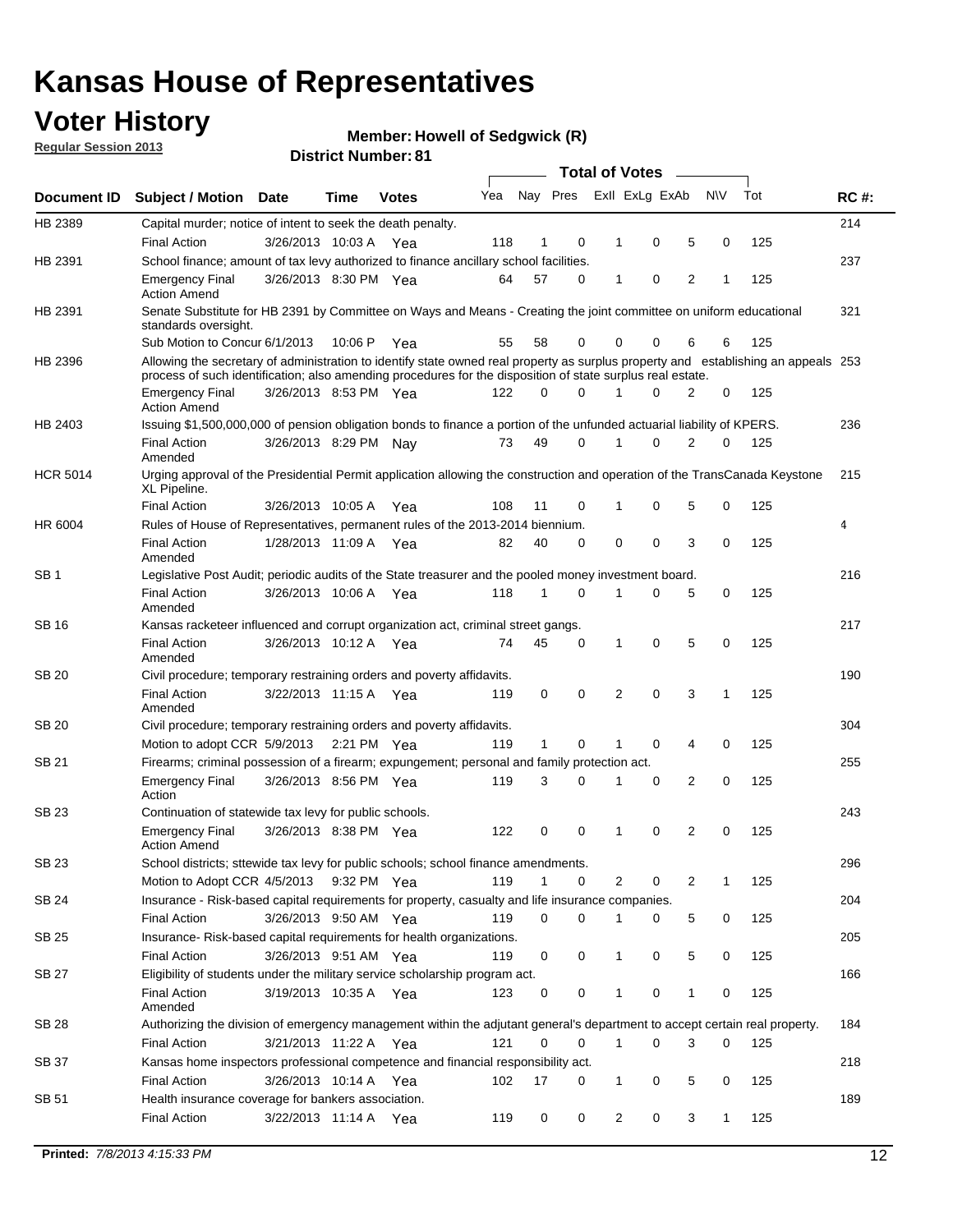## **Voter History**

**Member: Howell of Sedgwick (R)** 

**Regular Session 2013**

|              |                                                                                                                                                                                                                                                                                                                                                                                                         |                       |             |              |     | <b>Total of Votes</b> |             |                |   |                |             |     |             |  |  |  |  |  |  |  |  |
|--------------|---------------------------------------------------------------------------------------------------------------------------------------------------------------------------------------------------------------------------------------------------------------------------------------------------------------------------------------------------------------------------------------------------------|-----------------------|-------------|--------------|-----|-----------------------|-------------|----------------|---|----------------|-------------|-----|-------------|--|--|--|--|--|--|--|--|
| Document ID  | <b>Subject / Motion Date</b>                                                                                                                                                                                                                                                                                                                                                                            |                       | Time        | <b>Votes</b> | Yea | Nay Pres              |             | Exll ExLg ExAb |   |                | <b>NV</b>   | Tot | <b>RC#:</b> |  |  |  |  |  |  |  |  |
| SB 52        | Mortgage interest rate cap increase.                                                                                                                                                                                                                                                                                                                                                                    |                       |             |              |     |                       |             |                |   |                |             |     | 238         |  |  |  |  |  |  |  |  |
|              | <b>Emergency Final</b><br>Action                                                                                                                                                                                                                                                                                                                                                                        | 3/26/2013 8:32 PM Yea |             |              | 120 | 2                     | 0           |                | 0 | 2              | 0           | 125 |             |  |  |  |  |  |  |  |  |
| SB 56        | Transferring the recognition of county fair associations from the secretary of agriculture to the board of county<br>commissioners.                                                                                                                                                                                                                                                                     |                       |             |              |     |                       |             |                |   |                |             |     | 191         |  |  |  |  |  |  |  |  |
|              | <b>Final Action</b><br>Amended                                                                                                                                                                                                                                                                                                                                                                          | 3/22/2013 11:21 A     |             | Yea          | 119 | 0                     | 0           | 2              | 0 | 3              | 1           | 125 |             |  |  |  |  |  |  |  |  |
| SB 57        | Substitute for SB 57 by Committee on Agriculture - Agriculture; powers and duties of the department of agriculture relating to<br>poultry improvement plan and domesticated deer.                                                                                                                                                                                                                       |                       |             |              |     |                       |             |                |   |                |             |     | 192         |  |  |  |  |  |  |  |  |
|              | Final Action Sub Bill 3/22/2013 11:24 A<br>Amended                                                                                                                                                                                                                                                                                                                                                      |                       |             | Nav          | 79  | 40                    | 0           | 2              | 0 | 3              | 1           | 125 |             |  |  |  |  |  |  |  |  |
| SB 57        | Substitute for SB 57 by Committee on Agriculture - Agriculture; powers and duties of the department of agriculture relating to<br>poultry improvement plan, stockyards and domesticated deer.                                                                                                                                                                                                           |                       |             |              |     |                       |             |                |   |                |             |     | 262         |  |  |  |  |  |  |  |  |
|              | Motion to adopt CCR 4/4/2013 2:18 PM Nay                                                                                                                                                                                                                                                                                                                                                                |                       |             |              | 80  | 42                    | 0           | 1              | 0 | 2              | 0           | 125 |             |  |  |  |  |  |  |  |  |
| SB 58        | Sentencing for unlawful manufacturing of controlled substances.                                                                                                                                                                                                                                                                                                                                         |                       |             |              |     |                       |             |                |   |                |             |     | 219         |  |  |  |  |  |  |  |  |
|              | <b>Final Action</b>                                                                                                                                                                                                                                                                                                                                                                                     | 3/26/2013 10:15 A     |             | Yea          | 119 | 0                     | 0           | 1              | 0 | 5              | 0           | 125 |             |  |  |  |  |  |  |  |  |
| <b>SB 59</b> | Attorney general; reward for information.                                                                                                                                                                                                                                                                                                                                                               |                       |             |              |     |                       |             |                |   |                |             |     | 193         |  |  |  |  |  |  |  |  |
|              | <b>Final Action</b>                                                                                                                                                                                                                                                                                                                                                                                     | 3/22/2013 11:25 A     |             | Yea          | 119 | 0                     | 0           | 2              | 0 | 3              | 1           | 125 |             |  |  |  |  |  |  |  |  |
| SB 62        | Making gas pipeline safety terminology consistent with federal regulations.                                                                                                                                                                                                                                                                                                                             |                       |             |              |     |                       |             |                |   |                |             |     | 163         |  |  |  |  |  |  |  |  |
|              | <b>Final Action</b>                                                                                                                                                                                                                                                                                                                                                                                     | 3/19/2013 10:32 A     |             | Yea          | 123 | 0                     | 0           | 1              | 0 | 1              | 0           | 125 |             |  |  |  |  |  |  |  |  |
| SB 63        | Elections; voting crimes, penalties and prosecution.                                                                                                                                                                                                                                                                                                                                                    |                       |             |              |     |                       |             |                |   |                |             |     | 246         |  |  |  |  |  |  |  |  |
|              | <b>Emergency Final</b><br><b>Action Amend</b>                                                                                                                                                                                                                                                                                                                                                           | 3/26/2013 8:42 PM Yea |             |              | 69  | 53                    | $\mathbf 0$ | 1              | 0 | $\overline{2}$ | $\mathbf 0$ | 125 |             |  |  |  |  |  |  |  |  |
| SB 68        | Driver's license examinations; locations.                                                                                                                                                                                                                                                                                                                                                               |                       |             |              |     |                       |             |                |   |                |             |     | 220         |  |  |  |  |  |  |  |  |
| SB 69        | <b>Final Action</b>                                                                                                                                                                                                                                                                                                                                                                                     | 3/26/2013 10:16 A     |             | Yea          | 116 | 3                     | 0           | 1              | 0 | 5              | 0           | 125 |             |  |  |  |  |  |  |  |  |
|              | Motor vehicles; vehicle registration and license plates.                                                                                                                                                                                                                                                                                                                                                |                       |             |              |     |                       |             |                |   |                |             |     | 167         |  |  |  |  |  |  |  |  |
|              | <b>Final Action</b>                                                                                                                                                                                                                                                                                                                                                                                     | 3/19/2013 10:37 A     |             | Yea          | 117 | 6                     | 0           | 1              | 0 | 1              | 0           | 125 |             |  |  |  |  |  |  |  |  |
| SB 74        | Prison-made goods act; prohibiting prisoner production of manufactured or modular homes.                                                                                                                                                                                                                                                                                                                |                       |             |              |     |                       |             |                |   |                |             |     | 221         |  |  |  |  |  |  |  |  |
|              | <b>Final Action</b>                                                                                                                                                                                                                                                                                                                                                                                     | 3/26/2013 10:19 A     |             | Yea          | 87  | 32                    | 0           | 1              | 0 | 5              | 0           | 125 |             |  |  |  |  |  |  |  |  |
| SB 75        | Record requirements and civil penalties relating to sales of plastic bulk merchandise containers.                                                                                                                                                                                                                                                                                                       |                       |             |              |     | 18                    | 0           | 1              | 0 | 5              | 0           | 125 | 222         |  |  |  |  |  |  |  |  |
|              | <b>Final Action</b>                                                                                                                                                                                                                                                                                                                                                                                     | 3/26/2013 10:21 A     |             | Yea          | 101 |                       |             |                |   |                |             |     |             |  |  |  |  |  |  |  |  |
| SB 81        | Open records; requests for criminal justice information; restriction of certain officials' information from publicly accessible<br>records.<br><b>Final Action</b>                                                                                                                                                                                                                                      | 3/22/2013 11:27 A     |             |              | 119 | 0                     | 0           | 2              | 0 | 3              | 1           | 125 | 194         |  |  |  |  |  |  |  |  |
|              | Amended                                                                                                                                                                                                                                                                                                                                                                                                 |                       |             | Yea          |     |                       |             |                |   |                |             |     |             |  |  |  |  |  |  |  |  |
| <b>SB83</b>  | House Substitute for SB 83 by Committee on Taxation - Income tax deductions and modifications; severance tax; sales tax;<br>delinquent tax liabilities.                                                                                                                                                                                                                                                 |                       |             |              |     |                       |             |                |   |                |             |     | 187         |  |  |  |  |  |  |  |  |
|              | Final Action Sub Bill 3/21/2013 11:30 A Yea                                                                                                                                                                                                                                                                                                                                                             |                       |             |              | 96  | 25                    | 0           | 1              | 0 | 3              | 0           | 125 |             |  |  |  |  |  |  |  |  |
| SB 83        | House Substitute for SB 83 by Committee on Taxation--Income tax deductions and modifications; severance tax; sales tax and 260<br>compensating use tax, preseumptions relating to nexus; property tax, exemptions, new automobile manufacturinge property;<br>taxation of watercraft; leased commercial and industrial property appeals; correction of clerical errors.<br>Motion to adopt CCR 4/3/2013 |                       | 10:35 A Yea |              | 104 | 15                    | 0           | $\mathbf{1}$   | 0 | 3              | 2           | 125 |             |  |  |  |  |  |  |  |  |
| SB 84        | House Substitute for SB 84 by Committee on Taxation - Reduction to state income tax rates based on selected actual state                                                                                                                                                                                                                                                                                |                       |             |              |     |                       |             |                |   |                |             |     | 188         |  |  |  |  |  |  |  |  |
|              | general fund receipts computations; distribution of revenues from sales and compensating use tax; reduction of<br>Final Action Sub Bill 3/21/2013 11:34 A Yea                                                                                                                                                                                                                                           |                       |             |              | 82  | 39                    | $\Omega$    |                | 0 | 3              | $\Omega$    | 125 |             |  |  |  |  |  |  |  |  |
|              | Amended                                                                                                                                                                                                                                                                                                                                                                                                 |                       |             |              |     |                       |             |                |   |                |             |     |             |  |  |  |  |  |  |  |  |
| SB 84        | House Substitute for SB 84 -- Reduction to state income tax rates based on selected actual state general fund receipts<br>computations; reduction of itemized deductions.                                                                                                                                                                                                                               |                       |             |              |     |                       |             |                |   |                |             |     | 317         |  |  |  |  |  |  |  |  |
|              | Motion to adopt CCR 5/28/2013 2:32 PM Nav                                                                                                                                                                                                                                                                                                                                                               |                       |             |              | 42  | 71                    | 0           |                | 0 | 9              | 2           | 125 |             |  |  |  |  |  |  |  |  |
| SB 84        | House Substitute for SB 84 -- Reduction to state income tax rates based on selected actual state general fund receipts<br>computations; reduction of itemized deductions.                                                                                                                                                                                                                               |                       |             |              |     |                       |             |                |   |                | 3           |     | 319         |  |  |  |  |  |  |  |  |
|              | Motion to adopt CCR 5/30/2013 9:14 PM Nay                                                                                                                                                                                                                                                                                                                                                               |                       |             |              | 18  | 94                    | 0           |                | 0 | 9              |             | 125 |             |  |  |  |  |  |  |  |  |
| SB 85        | Motor vehicle insurance; providing proof of insurance by cellular phone or portable electronic device.                                                                                                                                                                                                                                                                                                  |                       |             |              |     | 0                     | $\Omega$    |                | 0 |                | 0           | 125 | 175         |  |  |  |  |  |  |  |  |
|              | <b>Final Action</b>                                                                                                                                                                                                                                                                                                                                                                                     | 3/20/2013 10:25 A Yea |             |              | 123 |                       |             |                |   | 1              |             |     |             |  |  |  |  |  |  |  |  |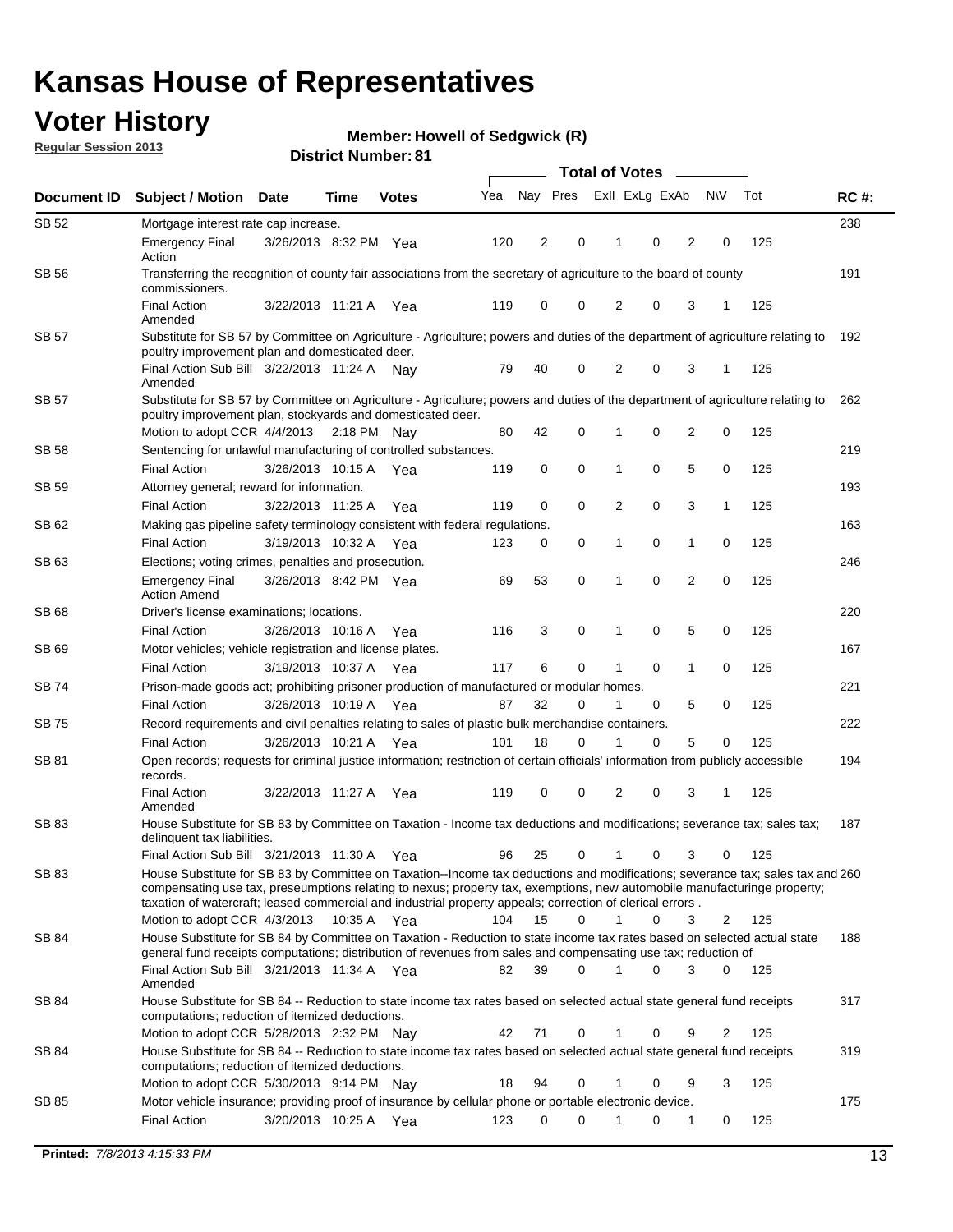## **Voter History**

**Member: Howell of Sedgwick (R)** 

**Regular Session 2013**

|                    |                                                                                                       | ט וסעוווטנו ועווווטר  |             |              |     |              |              |                       |                |                |                |             |     |             |
|--------------------|-------------------------------------------------------------------------------------------------------|-----------------------|-------------|--------------|-----|--------------|--------------|-----------------------|----------------|----------------|----------------|-------------|-----|-------------|
| <b>Document ID</b> | <b>Subject / Motion</b>                                                                               | <b>Date</b>           | <b>Time</b> | <b>Votes</b> | Yea |              | Nay Pres     | <b>Total of Votes</b> |                | Exll ExLg ExAb |                | <b>NV</b>   | Tot | <b>RC#:</b> |
| <b>SB 88</b>       | Increasing the children's advocacy center assessment fee.                                             |                       |             |              |     |              |              |                       |                |                |                |             |     | 223         |
|                    | <b>Final Action</b><br>Amended                                                                        | 3/26/2013 10:22 A Yea |             |              | 118 | 1            | 0            |                       | 1              | 0              | 5              | 0           | 125 |             |
| SB 96              | Motor vehicles; counties with multiple registration facilities; additional registration fee.          |                       |             |              |     |              |              |                       |                |                |                |             |     | 224         |
|                    | <b>Final Action</b><br>Amended                                                                        | 3/26/2013 10:24 A     |             | Yea          | 106 | 12           | 0            |                       | 1              | 0              | 5              | 1           | 125 |             |
| SB 96              | Additional motor vehicle registration fees.                                                           |                       |             |              |     |              |              |                       |                |                |                |             |     | 263         |
|                    | Motion to adopt CCR 4/4/2013 2:21 PM Yea                                                              |                       |             |              | 114 | 8            | 0            |                       | 1              | 0              | 2              | 0           | 125 |             |
| SB 102             | Requiring the state treasurer to provide a list of daily deposits to the secretary of administration. |                       |             |              |     |              |              |                       |                |                |                |             |     | 195         |
|                    | <b>Final Action</b><br>Amended                                                                        | 3/22/2013 11:28 A Yea |             |              | 119 | 0            | 0            |                       | 2              | 0              | 3              | 1           | 125 |             |
| SB 102             | Enacting the second amendment protection act.                                                         |                       |             |              |     |              |              |                       |                |                |                |             |     | 295         |
|                    | Motion to Adopt CCR 4/5/2013 9:20 PM Yea                                                              |                       |             |              | 96  | 24           | 0            |                       | $\overline{2}$ | 0              | 2              | 1           | 125 |             |
| <b>SB 111</b>      | Establishing Native American legislative day at the capitol; awarding of high school diplomas.        |                       |             |              |     |              |              |                       |                |                |                |             |     | 245         |
|                    | <b>Emergency Final</b><br><b>Action Amend</b>                                                         | 3/26/2013 8:41 PM Yea |             |              | 122 | 0            | $\Omega$     |                       |                | 0              | 2              | 0           | 125 |             |
| <b>SB 113</b>      | Credit unions; changes in certain loan limitations.                                                   |                       |             |              |     |              |              |                       |                |                |                |             |     | 234         |
|                    | <b>Emergency Final</b><br>Action                                                                      | 3/26/2013 8:25 PM Yea |             |              | 122 | 0            | 0            |                       | 1              | $\mathbf 0$    | 2              | $\mathbf 0$ | 125 |             |
| <b>SB 118</b>      | Relating to law enforcement reporting and investigation of missing persons.                           |                       |             |              |     |              |              |                       |                |                |                |             |     | 225         |
|                    | <b>Final Action</b>                                                                                   | 3/26/2013 10:25 A     |             | Yea          | 119 | 0            | 0            |                       | 1              | 0              | 5              | 0           | 125 |             |
| SB 120             | Enacting the Kansas farmers' market promotion act.                                                    |                       |             |              |     |              |              |                       |                |                |                | 196         |     |             |
|                    | <b>Final Action</b><br>Amended                                                                        | 3/22/2013 11:31 A     |             | Nav          | 68  | 51           | 0            |                       | 2              | $\mathbf 0$    | 3              | 1           | 125 |             |
| SB 122             | Kansas administrative procedure act; service of order or notice.                                      |                       |             |              |     |              |              |                       |                |                |                | 226         |     |             |
|                    | <b>Final Action</b><br>Amended                                                                        | 3/26/2013 10:26 A Yea |             |              | 119 | 0            | 0            |                       | 1              | 0              | 5              | 0           | 125 |             |
| <b>SB 122</b>      | Elections; unauthorized voting disclosures.                                                           |                       |             |              |     |              |              |                       |                |                |                | 286         |     |             |
|                    | Motion to Adopt CCR 4/5/2013                                                                          |                       | 6:23 PM     | Yea          | 89  | 31           | 0            |                       | 2              | 0              | $\overline{c}$ | 1           | 125 |             |
| SB 124             | Amending the Kansas restraint of trade act.                                                           |                       |             |              |     |              |              |                       |                |                |                |             |     | 227         |
|                    | <b>Final Action</b><br>Amended                                                                        | 3/26/2013 10:27 A     |             | Yea          | 116 | 2            | 1            |                       | 1              | $\mathbf 0$    | 5              | $\mathbf 0$ | 125 |             |
| SB 124             | Amending the Kansas restraint of trade act.                                                           |                       |             |              |     |              |              |                       |                |                |                |             |     | 273         |
|                    | Motion to Adopt CCR 4/5/2013                                                                          |                       | 11:06 A     | Yea          | 97  | 23           | 0            |                       | 2              | $\mathbf 0$    | 2              | 1           | 125 |             |
| SB 128             | Career technical education incentive program amendments.                                              |                       |             |              |     |              |              |                       |                |                |                |             |     | 168         |
|                    | <b>Final Action</b><br>Amended                                                                        | 3/19/2013 10:39 A     |             | Yea          | 123 | 0            | 0            |                       | 1              | 0              | 1              | 0           | 125 |             |
| SB 129             | Bank commissioner; certain fees and hearing costs.                                                    |                       |             |              |     |              |              |                       |                |                |                |             |     | 254         |
|                    | <b>Emergency Final</b><br><b>Action Amend</b>                                                         | 3/26/2013 8:55 PM Yea |             |              | 110 | 12           | 0            |                       | 1              | 0              | 2              | 0           | 125 |             |
| <b>SB 129</b>      | Mortgage interest rate cap increase.                                                                  |                       |             |              |     |              |              |                       |                |                |                |             |     | 272         |
|                    | Motion to Adopt CCR 4/5/2013                                                                          |                       | 10:42 A Yea |              | 121 | $\mathbf 0$  | 0            |                       | 2              | 0              | 2              | 0           | 125 |             |
| SB 135             | Transferring boiler inspection duties from the department of labor to the state fire marshal.         |                       |             |              |     |              |              |                       |                |                |                |             |     | 228         |
|                    | <b>Final Action</b>                                                                                   | 3/26/2013 10:28 A Yea |             |              | 114 | 5            | 0            |                       | 1              | 0              | 5              | 0           | 125 |             |
| SB 136             | Providing veterans designation on driver's licenses and nondriver identification cards.               |                       |             |              |     |              |              |                       |                |                |                |             |     | 244         |
|                    | <b>Emergency Final</b><br><b>Action Amend</b>                                                         | 3/26/2013 8:39 PM Yea |             |              | 119 | 3            | 0            |                       | $\mathbf{1}$   | 0              | 2              | 0           | 125 |             |
| SB 139             | Kansas money transmitter act.                                                                         |                       |             |              |     |              |              |                       |                |                |                |             |     | 229         |
|                    | <b>Final Action</b>                                                                                   | 3/26/2013 10:30 A Yea |             |              | 117 | $\mathbf{1}$ | $\mathbf{1}$ |                       | $\mathbf{1}$   | 0              | 5              | 0           | 125 |             |
| SB 142             | Abortion; concerning civil actions related to abortion.                                               |                       |             |              |     |              |              |                       |                |                |                |             |     | 241         |
|                    | <b>Emergency Final</b><br>Action                                                                      | 3/26/2013 8:36 PM Yea |             |              | 89  | 33           | 0            |                       | $\mathbf{1}$   | 0              | $\overline{2}$ | 0           | 125 |             |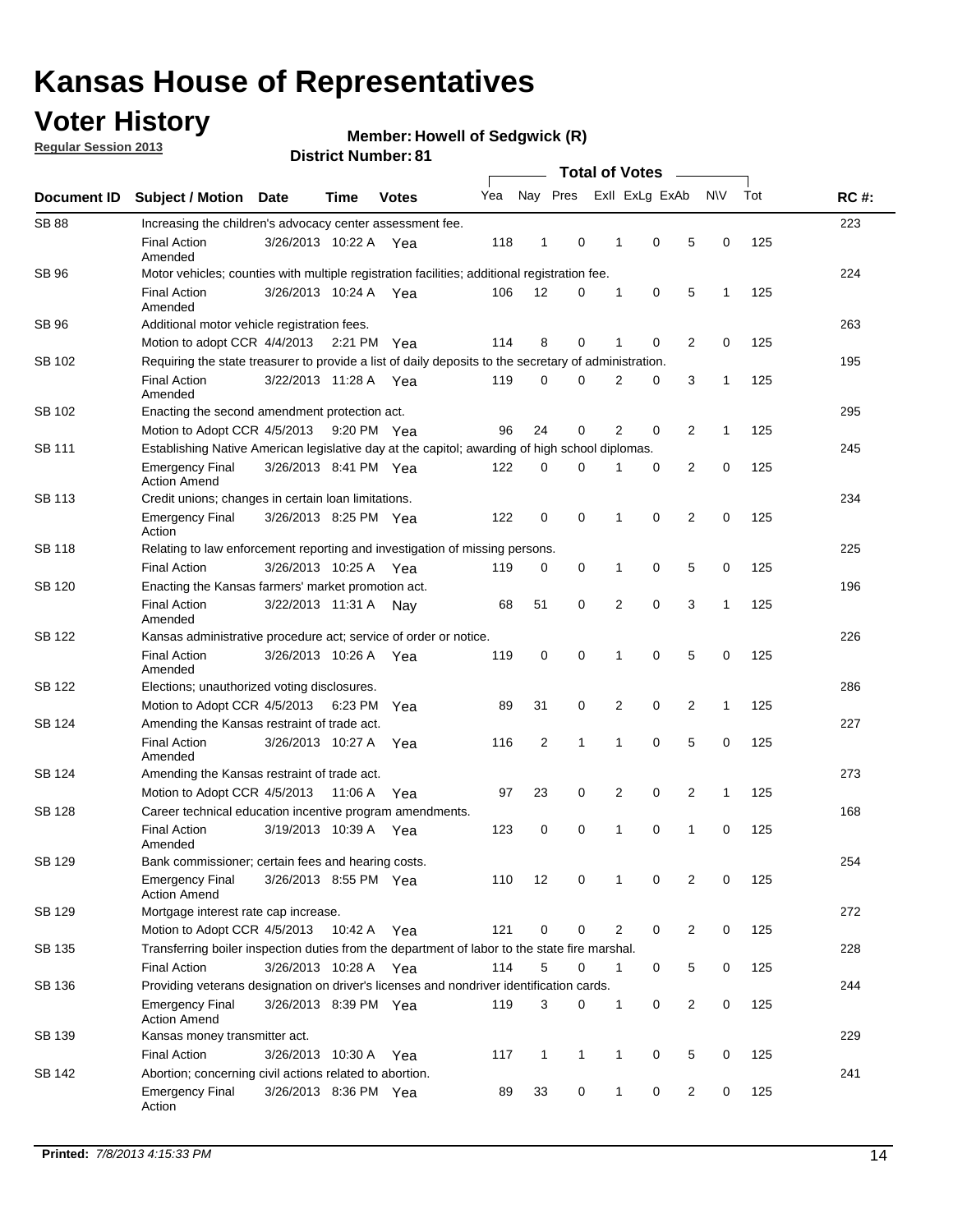## **Voter History**

**Member: Howell of Sedgwick (R)** 

**Regular Session 2013**

| Document ID     |                                                                                                                                                                                                               |                                                                                                                                                                                                       |             |                       |     |          | <b>Total of Votes</b> |   |                |                |           |     | <b>RC#:</b> |  |  |  |  |  |
|-----------------|---------------------------------------------------------------------------------------------------------------------------------------------------------------------------------------------------------------|-------------------------------------------------------------------------------------------------------------------------------------------------------------------------------------------------------|-------------|-----------------------|-----|----------|-----------------------|---|----------------|----------------|-----------|-----|-------------|--|--|--|--|--|
|                 | <b>Subject / Motion</b>                                                                                                                                                                                       | <b>Date</b>                                                                                                                                                                                           | Time        | <b>Votes</b>          | Yea | Nay Pres |                       |   | Exll ExLg ExAb |                | <b>NV</b> | Tot |             |  |  |  |  |  |
| SB 149          | Drug screening for recipients of cash assistance and unemployment benefits.                                                                                                                                   |                                                                                                                                                                                                       |             |                       |     |          |                       |   |                |                |           |     | 239         |  |  |  |  |  |
|                 | <b>Emergency Final</b><br><b>Action Amend</b>                                                                                                                                                                 | 3/26/2013 8:33 PM Yea                                                                                                                                                                                 |             |                       | 106 | 16       | 0                     | 1 | 0              | 2              | 0         | 125 |             |  |  |  |  |  |
| SB 164          | Relating to the director of vehicles regulating providers of motor vehicle functions.                                                                                                                         |                                                                                                                                                                                                       |             |                       |     |          |                       |   |                |                |           |     | 247         |  |  |  |  |  |
|                 | <b>Emergency Final</b><br><b>Action Amend</b>                                                                                                                                                                 | 3/26/2013 8:43 PM Yea                                                                                                                                                                                 |             |                       | 117 | 5        | 0                     | 1 | 0              | 2              | 0         | 125 |             |  |  |  |  |  |
| SB 164          | Relating to the director of vehicles regulating providers of motor vehicle functions.                                                                                                                         |                                                                                                                                                                                                       |             |                       |     |          |                       |   |                |                |           |     | 268         |  |  |  |  |  |
|                 | Motion to adopt CCR 4/4/2013 5:32 PM Yea                                                                                                                                                                      |                                                                                                                                                                                                       |             |                       | 111 | 9        | 0                     | 1 | 0              | 2<br>2<br>125  |           |     |             |  |  |  |  |  |
| SB 166          | Insurers supervision, rehabilitation and liquidation act; derivatives.                                                                                                                                        |                                                                                                                                                                                                       |             |                       |     |          |                       |   |                |                |           |     | 206         |  |  |  |  |  |
|                 | <b>Final Action</b>                                                                                                                                                                                           | 3/26/2013 9:52 AM Yea                                                                                                                                                                                 |             |                       | 119 | 0        | $\mathbf 0$           | 1 | 0              | 5              | 0         | 125 |             |  |  |  |  |  |
| SB 168          | Limiting nuisance actions against certain agricultural activities.                                                                                                                                            |                                                                                                                                                                                                       |             |                       |     |          |                       |   |                |                |           |     | 169         |  |  |  |  |  |
|                 | Final Action<br>Amended                                                                                                                                                                                       | 3/19/2013 10:40 A Yea                                                                                                                                                                                 |             |                       | 111 | 12       | 0                     | 1 | 0              | 1              | 0         | 125 |             |  |  |  |  |  |
| SB 168          | Limiting nuisance actions against certain agricultural activities.                                                                                                                                            |                                                                                                                                                                                                       |             |                       |     |          |                       |   |                |                |           |     | 264         |  |  |  |  |  |
|                 | Motion to adopt CCR 4/4/2013                                                                                                                                                                                  |                                                                                                                                                                                                       |             | $2:30 \text{ PM}$ Yea | 110 | 12       | 0                     | 1 | 0              | 2              | 0         | 125 |             |  |  |  |  |  |
| SB 171          | School districts; amendments to Kansas uniform financial accounting and reporting act.                                                                                                                        |                                                                                                                                                                                                       |             |                       |     |          |                       |   |                |                |           |     | 248         |  |  |  |  |  |
|                 | <b>Emergency Final</b><br><b>Action Amend</b>                                                                                                                                                                 | 3/26/2013 8:44 PM Yea                                                                                                                                                                                 |             |                       | 122 | 0        | 0                     | 1 | 0              | $\overline{2}$ | 0         | 125 |             |  |  |  |  |  |
| SB 171          | School districts; amendments to Kansas uniform financial accounting and reporting act.                                                                                                                        |                                                                                                                                                                                                       |             |                       |     |          |                       |   |                |                |           |     | 285         |  |  |  |  |  |
|                 | Motion to Adopt CCR 4/5/2013 6:19 PM Yea                                                                                                                                                                      |                                                                                                                                                                                                       |             |                       | 63  | 57       | 0                     | 2 | 0              | 2              |           | 125 |             |  |  |  |  |  |
| SB 171          | Appropriations for FY 2013, FY 2014, FY 2015, FY 2016, FY 2017 and FY 2018 for various state agencies; capital<br>improvement projects; claims against the state.<br>Motion to adopt CCR 6/1/2013 4:30 PM Yea |                                                                                                                                                                                                       |             |                       | 63  | 51       | 0                     | 0 | 0              | 8              | 3         | 125 | 320         |  |  |  |  |  |
| SB 187          |                                                                                                                                                                                                               |                                                                                                                                                                                                       |             |                       |     |          |                       |   |                |                |           |     | 242         |  |  |  |  |  |
|                 |                                                                                                                                                                                                               | Establishing the workers compensation and employment security boards nominating committee; administrative law judge<br>appointment; workers compensation appeals board.                               |             |                       |     |          |                       |   |                |                |           |     |             |  |  |  |  |  |
|                 | <b>Emergency Final</b><br><b>Action Amend</b>                                                                                                                                                                 | 3/26/2013 8:37 PM Yea                                                                                                                                                                                 |             |                       | 88  | 34       | 0                     | 1 | 0              | 2              | 0         | 125 |             |  |  |  |  |  |
| SB 187          |                                                                                                                                                                                                               | Amending workers compensation law provisions; establishing the workers compensation and employment security boards<br>nominating committee; notice requirements; workplace health and safety program. |             |                       |     |          |                       |   |                |                |           |     |             |  |  |  |  |  |
|                 | Motion to Adopt CCR 4/5/2013 11:26 A Yea                                                                                                                                                                      |                                                                                                                                                                                                       |             |                       | 89  | 31       | 0                     | 2 | 0              | 3              | 0         | 125 |             |  |  |  |  |  |
| SB 199          | University of Kansas medical center; midwest center for stem cell therapy.                                                                                                                                    |                                                                                                                                                                                                       |             |                       |     |          |                       |   |                |                |           |     | 235         |  |  |  |  |  |
|                 | <b>Emergency Final</b><br><b>Action Amend</b>                                                                                                                                                                 | 3/26/2013 8:26 PM Yea                                                                                                                                                                                 |             |                       | 90  | 32       | 0                     | 1 | 0              | 2              | 0         | 125 |             |  |  |  |  |  |
| SB 199          | Health care; stem cell therapy and unused medications.                                                                                                                                                        |                                                                                                                                                                                                       |             |                       |     |          |                       |   |                |                |           |     | 290         |  |  |  |  |  |
|                 | Motion to Adopt CCR 4/5/2013                                                                                                                                                                                  |                                                                                                                                                                                                       | 7:52 PM Yea |                       | 90  | 30       | 0                     | 2 | 0              | $\overline{2}$ |           | 125 |             |  |  |  |  |  |
| SB 216          |                                                                                                                                                                                                               | Allowing a public building commission to acquire land for a municipal university similar to what such commission is currently<br>allowed to do for any state university.                              |             |                       |     |          |                       |   |                |                |           |     | 185         |  |  |  |  |  |
|                 | <b>Final Action</b>                                                                                                                                                                                           | 3/21/2013 11:23 A                                                                                                                                                                                     |             | Yea                   | 121 | 0        | 0                     | 1 | 0              | 3              | 0         | 125 |             |  |  |  |  |  |
| SB 246          | Reconciling amendments to certain statutes.                                                                                                                                                                   |                                                                                                                                                                                                       |             |                       |     |          |                       |   |                |                |           |     | 315         |  |  |  |  |  |
|                 | <b>Emergency Final</b><br>Action                                                                                                                                                                              | 5/23/2013 2:14 PM Yea                                                                                                                                                                                 |             |                       | 111 | 0        | 0                     | 1 | 0              | 8              | 5         | 125 |             |  |  |  |  |  |
| <b>SCR 1604</b> | Joint rules for the Senate and House of Representatives, 2013-2014.                                                                                                                                           |                                                                                                                                                                                                       |             |                       |     |          |                       |   |                |                |           |     | 5           |  |  |  |  |  |
|                 | <b>Final Action</b><br>Amended                                                                                                                                                                                | 1/28/2013 11:12 A Yea                                                                                                                                                                                 |             |                       | 81  | 41       | 0                     | 0 | 0              | 3              | 0         | 125 |             |  |  |  |  |  |
| <b>SCR 1606</b> | Honoring pregnancy maintenance resource centers.                                                                                                                                                              |                                                                                                                                                                                                       |             |                       |     |          |                       |   |                |                |           |     | 240         |  |  |  |  |  |
|                 | <b>Emergency Final</b><br>Action                                                                                                                                                                              | 3/26/2013 8:34 PM Yea                                                                                                                                                                                 |             |                       | 122 | 0        | 0                     | 1 | 0              | 2              | 0         | 125 |             |  |  |  |  |  |